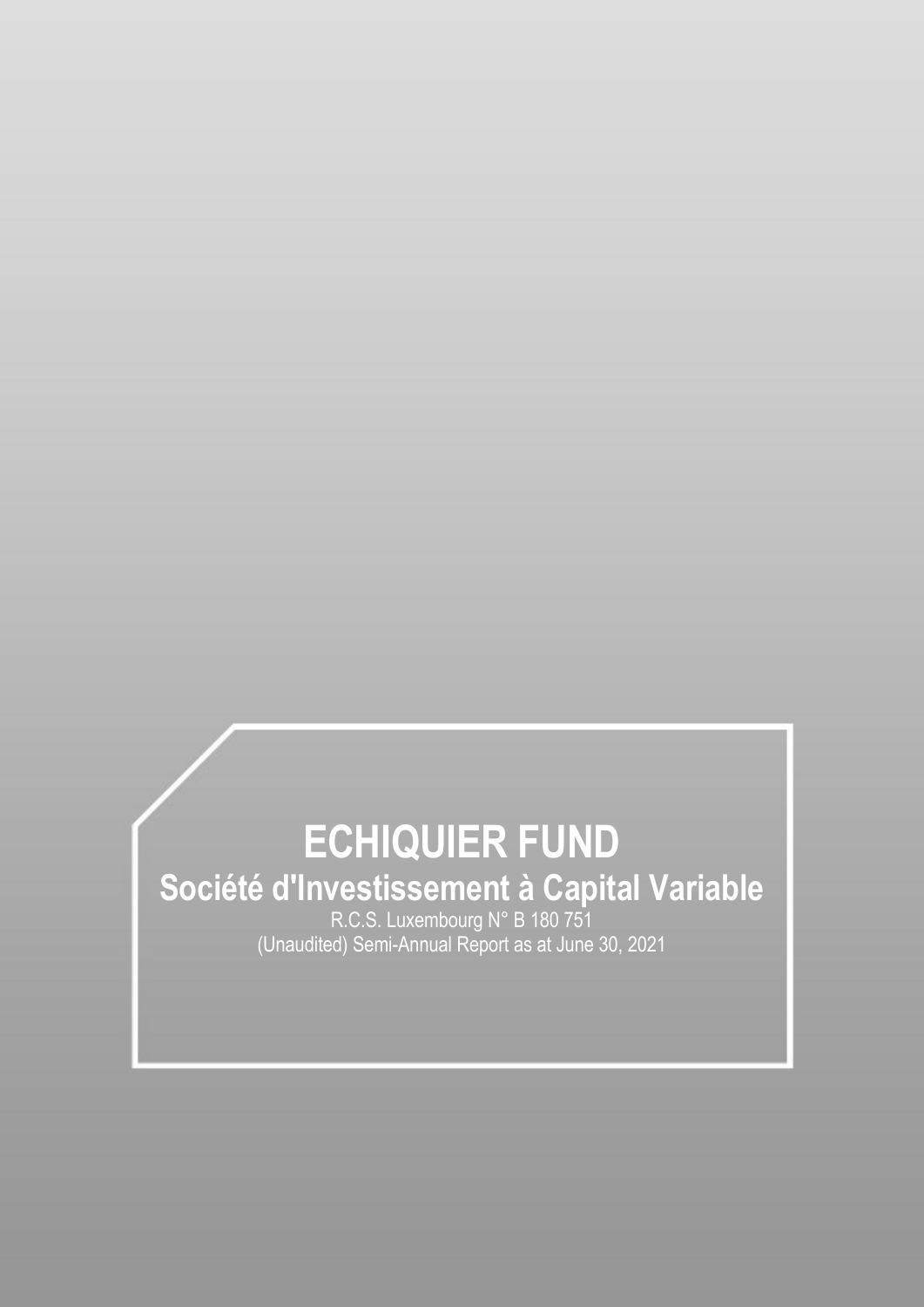Echiquier Agenor SRI Mid Cap Europe Fund

Echiquier Arty SRI Fund\*

Echiquier World Equity Growth Fund

Echiquier Major SRI Growth Europe Fund

Echiquier Entrepreneurs Small Cap Europe

Echiquier Artificial Intelligence

\* See Note 1, for further details.

No subscription can be received on the basis of financial reports. Subscriptions are only valid if made on the basis of the current prospectus and relevant Key Investor Information Document ("KIID") which will be accompanied by a copy of the latest available Annual Report and a copy of the latest available Semi-Annual Report, if published after such Annual Report.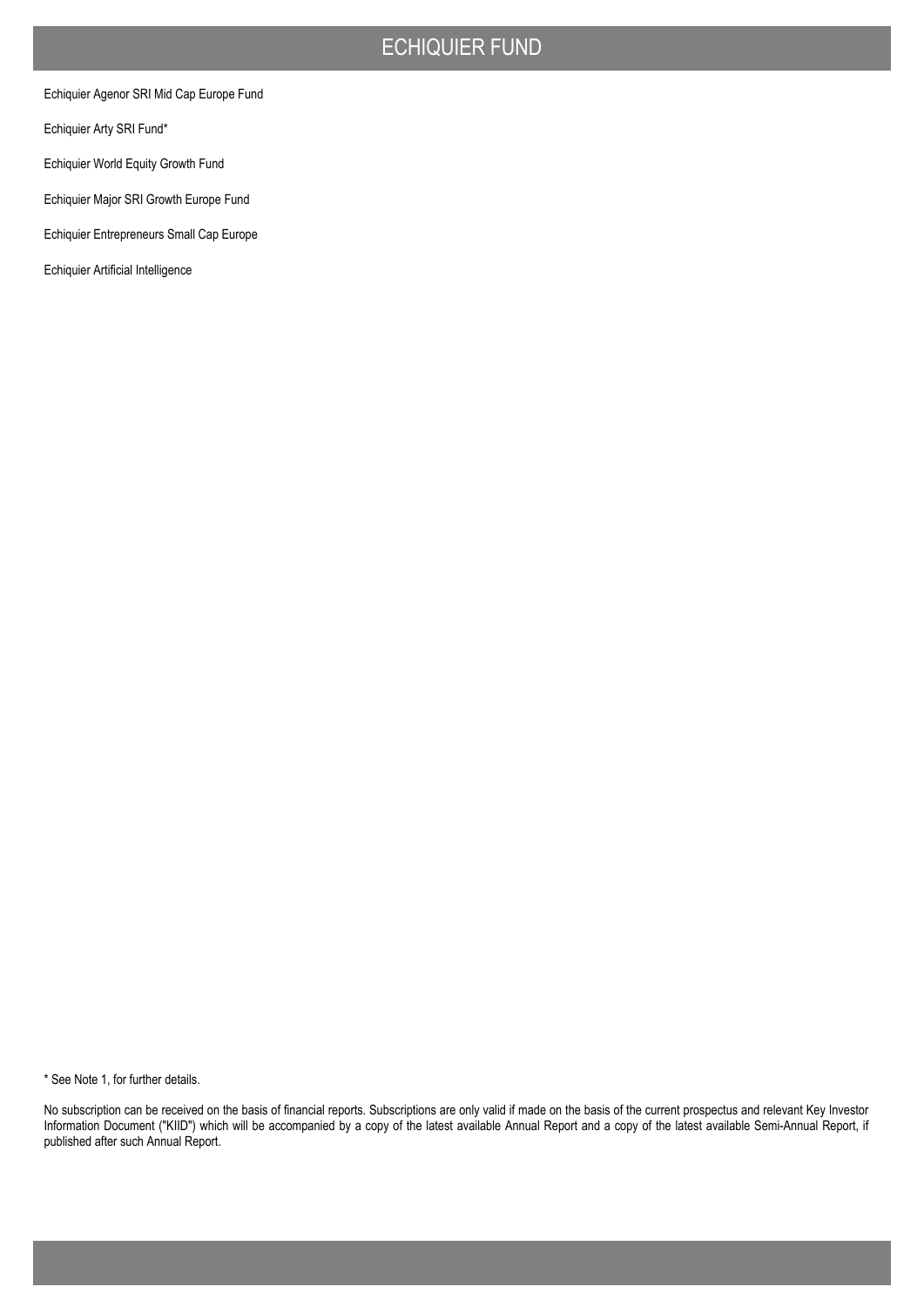## **Table of Contents**

| <b>Board of Directors</b>                                                                     | 2              |
|-----------------------------------------------------------------------------------------------|----------------|
| <b>Statistics</b>                                                                             | 4              |
| Combined Statement of Net Assets as at June 30, 2021                                          | 6              |
| Combined Statement of Operations and Changes in Net Assets for the period ended June 30, 2021 | 6              |
| Echiquier Agenor SRI Mid Cap Europe Fund                                                      |                |
| Statement of Net Assets as at June 30, 2021                                                   | 7              |
| Statement of Operations and Changes in Net Assets for the period ended June 30, 2021          | $\overline{7}$ |
| Statement of Changes in Number of Shares                                                      | 7              |
| Securities Portfolio as at June 30, 2021                                                      | 8              |
| Echiquier Arty SRI Fund*                                                                      |                |
| Statement of Net Assets as at June 30, 2021                                                   | 9              |
| Statement of Operations and Changes in Net Assets for the period ended June 30, 2021          | 9              |
| Statement of Changes in Number of Shares                                                      | 9              |
| Securities Portfolio as at June 30, 2021                                                      | 10             |
| Echiquier World Equity Growth Fund                                                            |                |
| Statement of Net Assets as at June 30, 2021                                                   | 11             |
| Statement of Operations and Changes in Net Assets for the period ended June 30, 2021          | 11             |
| Statement of Changes in Number of Shares                                                      | 11             |
| Securities Portfolio as at June 30, 2021                                                      | 12             |
| Echiquier Major SRI Growth Europe Fund                                                        |                |
| Statement of Net Assets as at June 30, 2021                                                   | 13             |
| Statement of Operations and Changes in Net Assets for the period ended June 30, 2021          | 13             |
| Statement of Changes in Number of Shares                                                      | 13             |
| Securities Portfolio as at June 30, 2021                                                      | 14             |
| Echiquier Entrepreneurs Small Cap Europe                                                      |                |
| Statement of Net Assets as at June 30, 2021                                                   | 15             |
| Statement of Operations and Changes in Net Assets for the period ended June 30, 2021          | 15             |
| Statement of Changes in Number of Shares                                                      | 15             |
| Securities Portfolio as at June 30, 2021                                                      | 16             |
| Echiquier Artificial Intelligence                                                             |                |
| Statement of Net Assets as at June 30, 2021                                                   | 17             |
| Statement of Operations and Changes in Net Assets for the period ended June 30, 2021          | 17             |
| Statement of Changes in Number of Shares                                                      | 17             |
| Securities Portfolio as at June 30, 2021                                                      | 18             |
| Financial derivative instruments as at June 30, 2021                                          | 18             |
| Notes to the Financial Statements                                                             | 19             |
| Additional Information                                                                        | 25             |
|                                                                                               |                |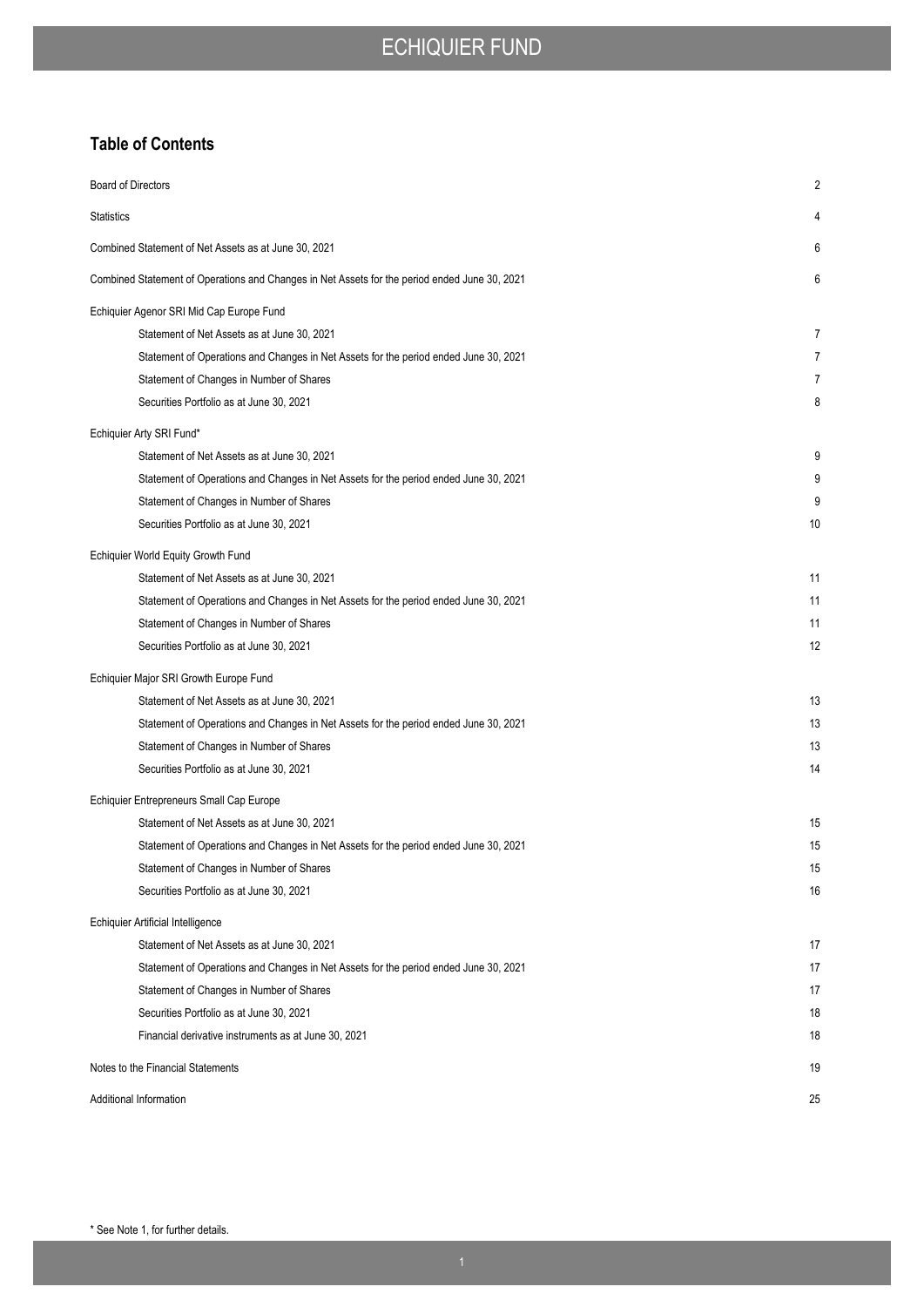## **Board of Directors**

#### **REGISTERED OFFICE**

60, Avenue J.F. Kennedy L-1855 Luxembourg Grand Duchy of Luxembourg

#### **MANAGEMENT COMPANY**

La Financière de l'Echiquier GP91004 53, Avenue d'Iéna 75116 Paris France

#### **BOARD OF DIRECTORS**

#### **Chairman**

Mr Bertrand GIBEAU Reinhold & Partners, Partner 19, Rue Vivienne 75002 Paris France

#### **Directors**

Mr Olivier de BERRANGER Director La Financière de l'Echiquier 53, Avenue d'Iéna 75116 Paris France

Mrs Elsa SCOURY Director La Financière de l'Echiquier 53, Avenue d'Iéna 75116 Paris France

**DIRECTORS OF THE MANAGEMENT COMPANY** Mrs Bettina DUCAT CEO

Mr Olivier de BERRANGER Deputy CEO

Mr Bertrand MERVEILLE Deputy CEO

#### **AUDITOR**

PricewaterhouseCoopers, Société coopérative 2, rue Gerhard Mercator L-2182 Luxembourg Grand Duchy of Luxembourg

#### **DEPOSITARY AND PAYING AGENT**

BNP Paribas Securities Services - Luxembourg Branch 60, Avenue J.F. Kennedy L-1855 Luxembourg Grand Duchy of Luxembourg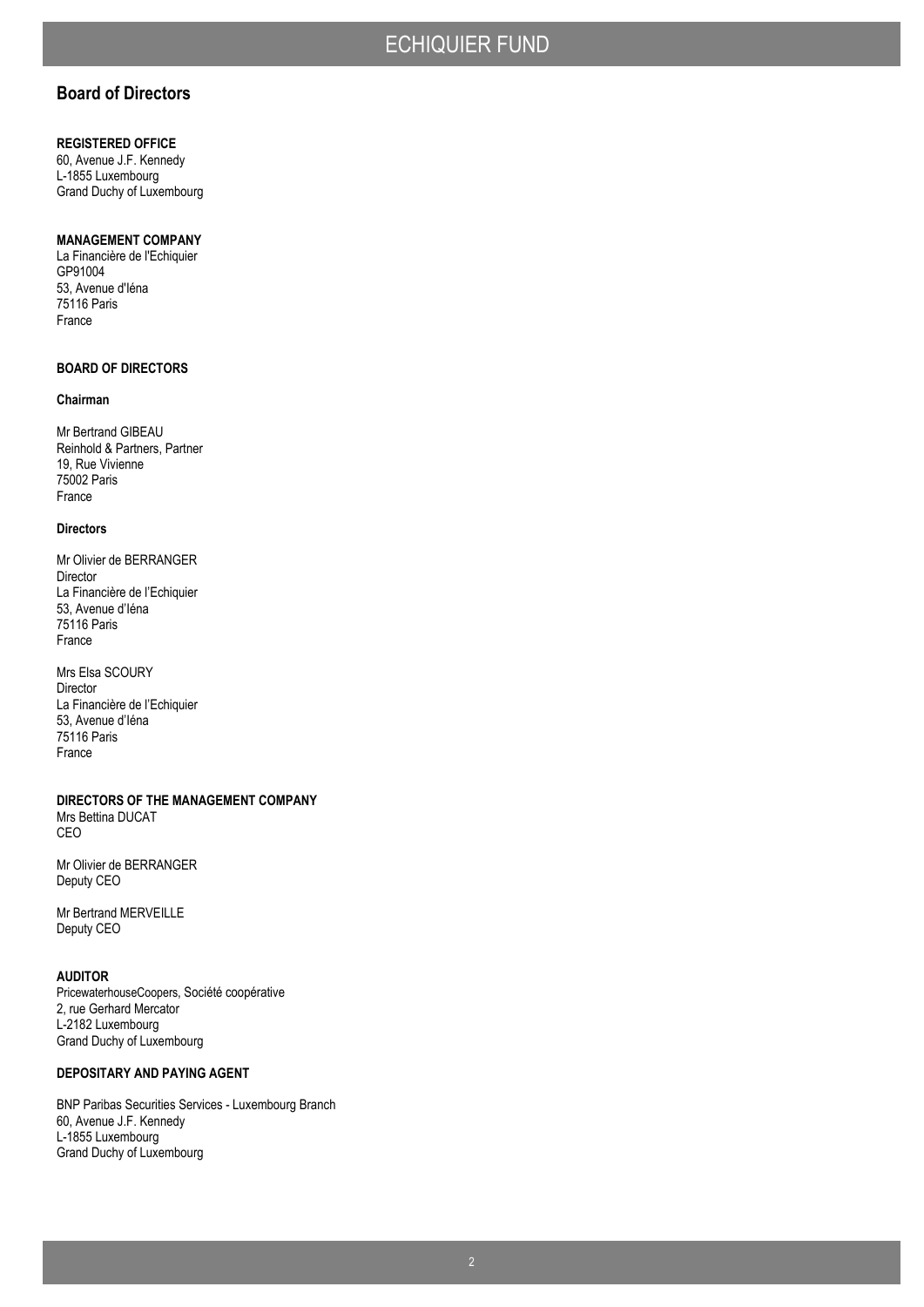# **Board of Directors (continued)**

#### **CENTRAL ADMINISTRATION AND REGISTRAR / TRANSFER AGENT**

BNP Paribas Securities Services - Luxembourg Branch 60, Avenue J.F. Kennedy L-1855 Luxembourg Grand Duchy of Luxembourg

#### **DISTRIBUTOR**

La Financière de l'Echiquier GP91004 53, Avenue d'Iéna 75116 Paris France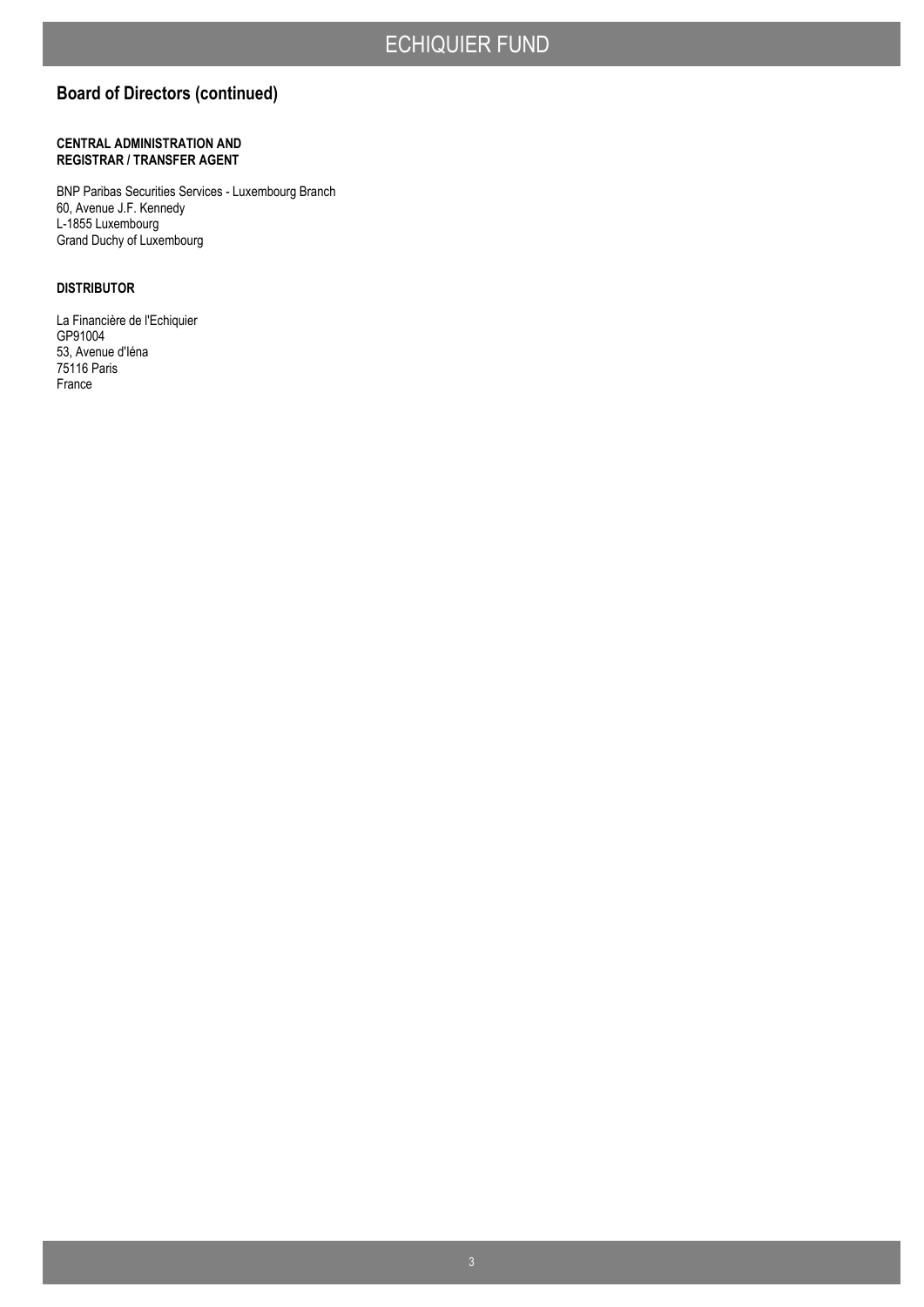## **Statistics**

|                                                 |            | June 30, 2021  | December 31, 2020 | December 31, 2019 |
|-------------------------------------------------|------------|----------------|-------------------|-------------------|
| Echiquier Agenor SRI Mid Cap Europe Fund        |            |                |                   |                   |
| <b>Net Asset Value</b>                          | <b>EUR</b> | 153,360,246.67 | 53,605,000.83     | 6,614,384.22      |
| Net asset value per share                       |            |                |                   |                   |
| Class B (EUR)                                   | <b>EUR</b> | 235.37         | 215.80            | 189.30            |
| Class K (EUR)                                   | <b>EUR</b> | 2,418.67       | 2,209.40          | 1,923.49          |
| <b>Number of shares</b>                         |            |                |                   |                   |
| Class B (EUR)                                   |            | 137,662.20     | 106,117.98        | 6,542.35          |
| Class K (EUR)                                   |            | 50,010.37      | 13,897.34         | 2,794.88          |
| Echiquier Arty SRI Fund*                        |            |                |                   |                   |
| <b>Net Asset Value</b>                          | <b>EUR</b> | 13,486,352.48  | 13,160,734.04     | 12,213,278.14     |
| Net asset value per share                       |            |                |                   |                   |
| Class A (EUR)                                   | <b>EUR</b> | 125.60         | 121.04            | 117.13            |
| Class D (EUR)                                   | <b>EUR</b> | 102.91         | 99.35             | 97.02             |
| Class G (EUR)                                   | <b>EUR</b> | 1,260.09       | 1,211.97          | 1,168.21          |
| Class I (EUR)                                   | <b>EUR</b> | 1,247.88       | 1,198.61          | 1,157.10          |
| <b>Number of shares</b>                         |            |                |                   |                   |
| Class A (EUR)                                   |            | 81,364.41      | 78,177.84         | 75,806.19         |
| Class D (EUR)                                   |            | 25,772.95      | 27,707.27         | 30,232.25         |
| Class G (EUR)                                   |            | 487.00         | 779.00            | 1.00              |
| Class I (EUR)                                   |            | 1.00           | 1.00              | 345.54            |
| * See Note 1, for further details.              |            |                |                   |                   |
| <b>Echiquier World Equity Growth Fund</b>       |            |                |                   |                   |
| <b>Net Asset Value</b>                          | <b>EUR</b> | 31,268,312.79  | 21,908,625.39     | 6,058,680.42      |
| Net asset value per share                       |            |                |                   |                   |
| Class B (EUR)                                   | <b>EUR</b> | 257.72         | 243.97            | 206.54            |
| Class K (EUR)                                   | <b>EUR</b> | 2,715.94       | 2,564.02          | 2,173.31          |
| <b>Number of shares</b>                         |            |                |                   |                   |
| Class B (EUR)                                   |            | 113,237.85     | 86,608.41         | 27,756.44         |
| Class K (EUR)                                   |            | 767.72         | 303.77            | 149.99            |
| Echiquier Major SRI Growth Europe Fund          |            |                |                   |                   |
| <b>Net Asset Value</b>                          | <b>EUR</b> | 24,986,874.24  | 21,464,983.79     | 1,960,749.04      |
| Net asset value per share                       |            |                |                   |                   |
| Class B (EUR)                                   | <b>EUR</b> | 182.25         | 163.38            | 153.33            |
| Class K (EUR)                                   | <b>EUR</b> | 1,913.07       | 1,708.72          | 1,591.68          |
| <b>Number of shares</b>                         |            |                |                   |                   |
| Class B (EUR)                                   |            | 51,008.17      | 54,460.52         | 12,434.69         |
| Class K (EUR)                                   |            | 8,201.89       | 7,354.72          | 34.00             |
| <b>Echiquier Entrepreneurs Small Cap Europe</b> |            |                |                   |                   |
| <b>Net Asset Value</b>                          | <b>EUR</b> | 1,198,813.34   | 1,099,309.28      | 396,139.90        |
| Net asset value per share                       |            |                |                   |                   |
| Class A (EUR)                                   | <b>EUR</b> | 188.50         | 173.52            | 143.20            |
| Class G (EUR)                                   | <b>EUR</b> | 1,978.51       | 1,811.89          | 1,479.63          |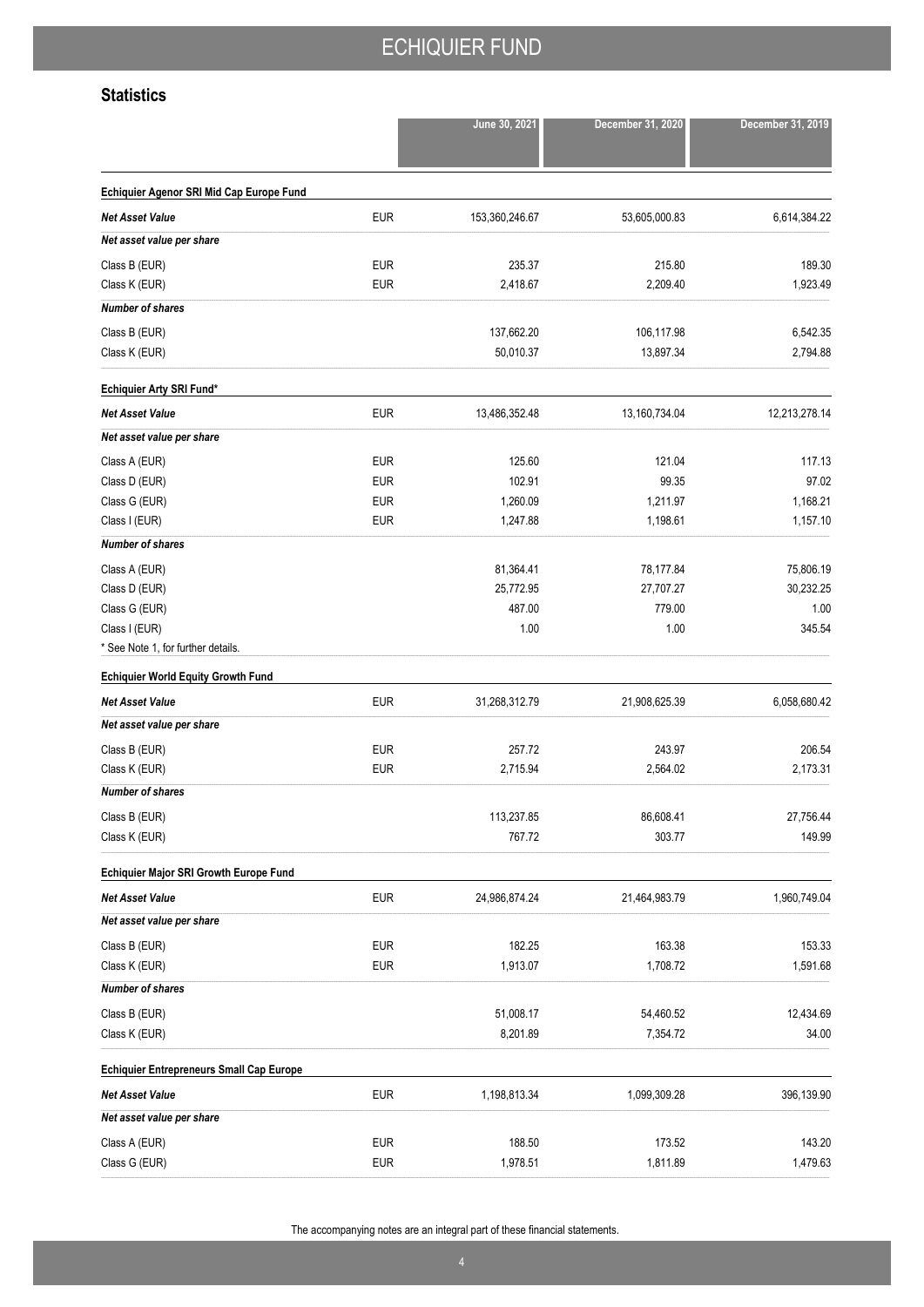## **Statistics**

|                                                                                    |            | June 30, 2021  | December 31, 2020 | December 31, 2019 |
|------------------------------------------------------------------------------------|------------|----------------|-------------------|-------------------|
|                                                                                    |            |                |                   |                   |
| <b>Number of shares</b>                                                            |            |                |                   |                   |
| Class A (EUR)                                                                      |            | 1,626.00       | 1,626.00          | 2,756.00          |
| Class G (EUR)                                                                      |            | 451.00         | 451.00            | 1.00              |
| <b>Echiquier Artificial Intelligence</b>                                           |            |                |                   |                   |
| <b>Net Asset Value</b>                                                             | <b>EUR</b> | 938,043,824.03 | 827,489,592.48    | 70,353,883.57     |
| Net asset value per share                                                          |            |                |                   |                   |
| Class B (EUR)                                                                      | <b>EUR</b> | 221.01         | 212.05            | 118.51            |
| Class B (USD) (launched on January 6, 2021)                                        | <b>USD</b> | 103.45         |                   |                   |
| Class IXL (EUR)                                                                    | <b>EUR</b> | 1,165.27       | 1,122.88          |                   |
| Class IXL (USD-hedged) (launched on March 2, 2021 and<br>closed on March 19, 2021) | EUR        |                |                   |                   |
| Class K (EUR)                                                                      | <b>EUR</b> | 228.40         | 220.47            | 120.56            |
| Class K (USD-hedged) (launched on April 13, 2021)                                  | <b>EUR</b> | 103.89         |                   |                   |
| Class M (EUR)                                                                      | <b>EUR</b> | 2,321.27       | 2,234.58          | 1,215.62          |
| <b>Number of shares</b>                                                            |            |                |                   |                   |
| Class B (EUR)                                                                      |            | 2,523,944.62   | 2,305,854.41      | 345,260.70        |
| Class B (USD) (launched on January 6, 2021)                                        |            | 24,525.87      |                   |                   |
| Class IXL (EUR)                                                                    |            | 44,283.11      | 30,000.00         |                   |
| Class IXL (USD-hedged) (launched on March 2, 2021 and closed<br>on March 19, 2021) |            |                |                   |                   |
| Class K (EUR)                                                                      |            | 1,392,706.95   | 1,376,706.74      | 75,020.72         |
| Class K (USD-hedged) (launched on April 13, 2021)                                  |            | 76,761.42      |                   |                   |
| Class M (EUR)                                                                      |            | 182.00         | 598.00            | 1,098.00          |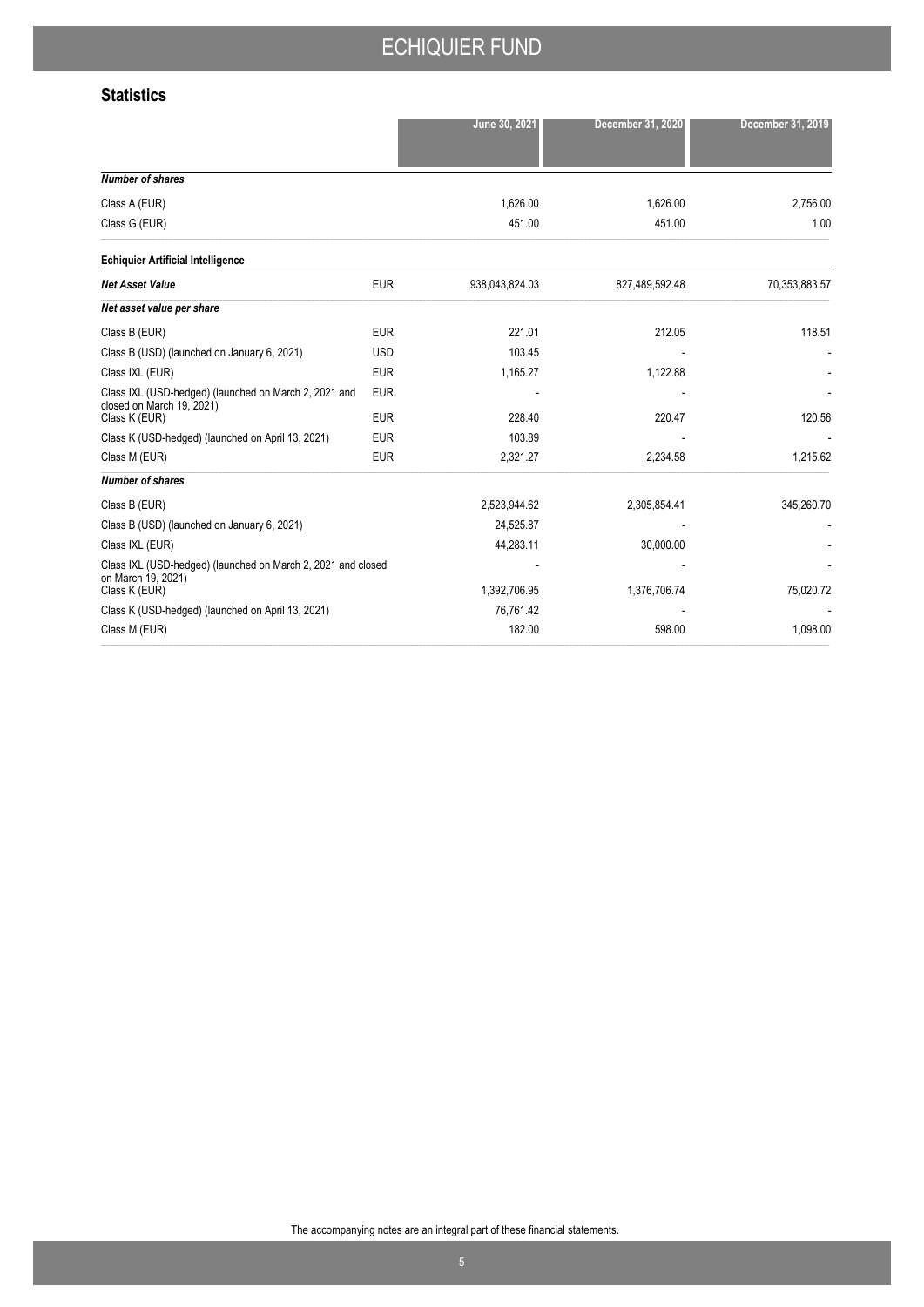## **Combined Statements**

# **Statement of Net Assets as at June 30, 2021**

### **Statement of Operations and Changes in Net Assets for the period ended June 30, 2021**

|                                                        | <b>Notes</b> | <b>EUR</b>       |
|--------------------------------------------------------|--------------|------------------|
| Assets                                                 |              |                  |
| Investment in securities at cost                       |              | 928,405,625.59   |
| Unrealised appreciation / (depreciation) on securities |              | 221,960,286.62   |
| Investment in securities at market value               | 2.2, 9       | 1,150,365,912.21 |
| Cash at bank                                           |              | 13,287,224.71    |
| Receivable for investment sold                         |              | 1,009,912.26     |
| Receivable on subscriptions                            |              | 3,331,993.10     |
| Receivable on withholding tax reclaim                  |              | 21,509.48        |
| Dividends and interest receivable                      |              | 76,692.73        |
| Prepaid expenses and other assets                      |              | 110,507.16       |
| <b>Total assets</b>                                    |              | 1,168,203,751.65 |
| <b>Liabilities</b>                                     |              |                  |
| Bank overdraft                                         |              | 54.44            |
| Other payables                                         |              | 2,560,857.48     |
| Payable for investment purchased                       |              | 2,331,382.37     |
| Payable on redemptions                                 |              | 773,882.66       |
| Net unrealised depreciation on futures contracts       |              | 193,151.15       |
| <b>Total liabilities</b>                               |              | 5,859,328.10     |
| Net assets at the end of the period                    |              | 1.162.344.423.55 |

|                                                                  | <b>Notes</b> | <b>EUR</b>         |
|------------------------------------------------------------------|--------------|--------------------|
| Income                                                           |              |                    |
| Dividends (net of withholding taxes)                             |              | 1,331,593.55       |
| Other income                                                     | 3            | 5,489,056.38       |
| Total income                                                     |              | 6,820,649.93       |
| <b>Expenses</b>                                                  |              |                    |
| Management fees                                                  | 3            | 7,130,739.89       |
| Professional fees                                                |              | 292.50             |
| Directors fees                                                   |              | 10,000.00          |
| <b>Transaction costs</b>                                         | 9            | 479,298.38         |
| Taxe d'abonnement                                                | 5            | 264,674.05         |
| Bank interest and charges                                        |              | 59,774.15          |
| Other expenses                                                   |              | 148,077.31         |
| <b>Total expenses</b>                                            | 8            | 8,092,856.28       |
| Net investment income / (loss)                                   |              | (1,272,206.35)     |
| Net realised gain / (loss) on:                                   |              |                    |
| Investments                                                      |              | 45,090,730.73      |
| Foreign currencies transactions                                  |              | 35,779.30          |
| Futures contracts                                                |              | (193, 141.72)      |
| Forward foreign exchange contracts                               |              | 3.74               |
| Net realised gain / (loss) for the period                        |              | 43,661,165.70      |
| Net change in unrealised appreciation / (depreciation) on:       |              |                    |
| Investments                                                      |              | (5,483,505.77)     |
| <b>Futures contracts</b>                                         |              | (193, 151.15)      |
| Increase / (Decrease) in net assets as a result of<br>operations |              | 37,984,508.78      |
| Proceeds received on subscription of shares                      |              | 438,745,734.87     |
| Net amount paid on redemption of shares                          |              | (253, 109, 444.98) |
| Dividend distribution                                            | 11           | (4,620.93)         |
| Net assets at the beginning of the period                        |              | 938,728,245.81     |
| Net assets at the end of the period                              |              | 1,162,344,423.55   |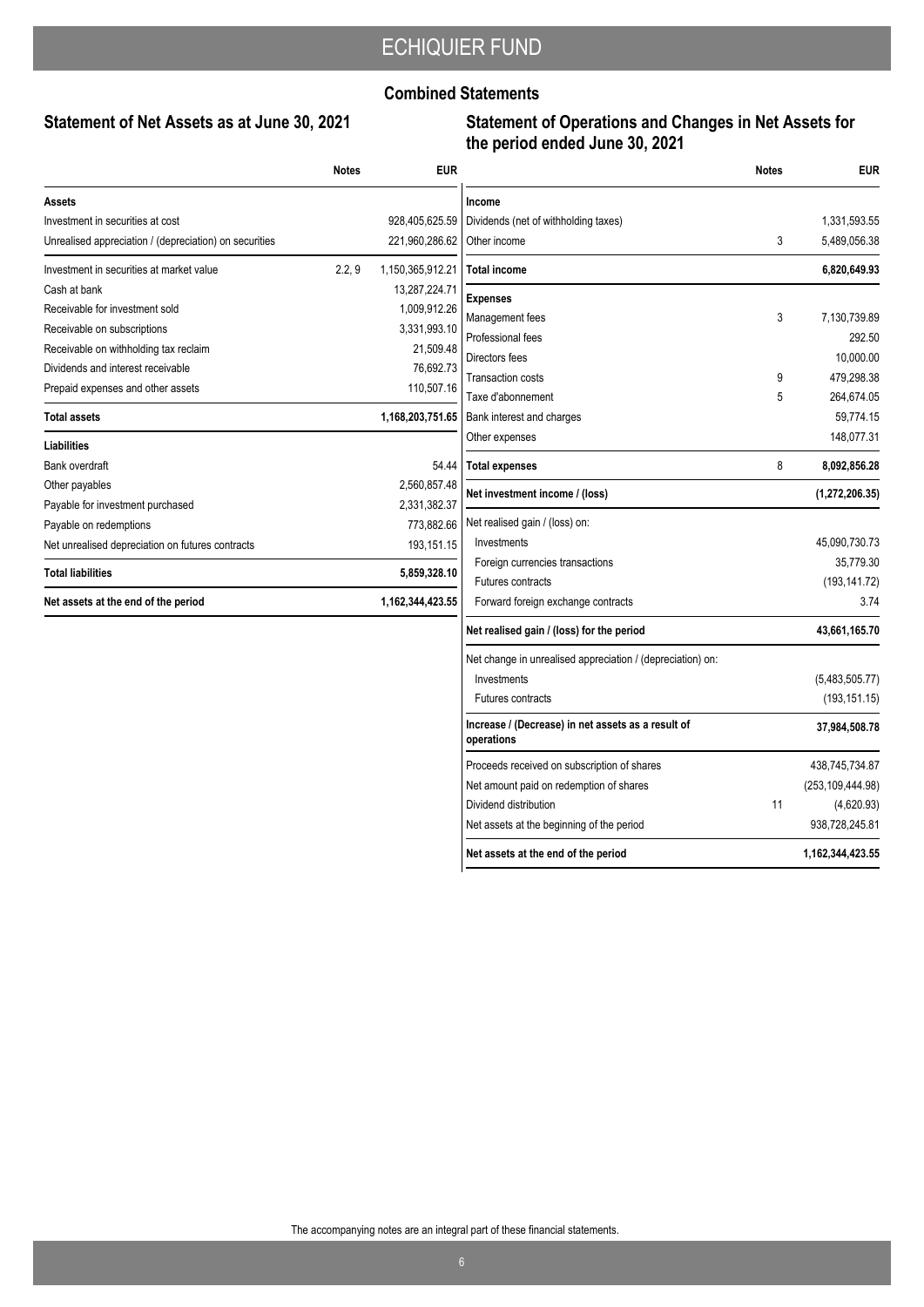## **Echiquier Agenor SRI Mid Cap Europe Fund (in EUR)**

### Statement of Net Assets as at June 30, 2021

### **Statement of Operations and Changes in Net Assets for the period ended June 30, 2021**

|                                                        | <b>Notes</b> | <b>EUR</b>     |                                                                  | <b>Notes</b> | <b>EUR</b>      |
|--------------------------------------------------------|--------------|----------------|------------------------------------------------------------------|--------------|-----------------|
| Assets                                                 |              |                | Income                                                           |              |                 |
| Investment in securities at cost                       |              | 129,306,129.05 | Dividends (net of withholding taxes)                             |              | 885,030.60      |
| Unrealised appreciation / (depreciation) on securities |              | 15,213,079.88  | <b>Total income</b>                                              |              | 885,030.60      |
| Investment in securities at market value               | 2.2, 9       | 144,519,208.93 | <b>Expenses</b>                                                  |              |                 |
| Cash at bank                                           |              | 8,485,195.70   | Management fees                                                  | 3            | 694,599.50      |
| Receivable for investment sold                         |              | 475,626.63     | Directors fees                                                   |              | 572.40          |
| Receivable on subscriptions                            |              | 21,762.60      | Transaction costs                                                | 9            | 231,435.87      |
| Receivable on withholding tax reclaim                  |              | 17,409.15      | Taxe d'abonnement                                                | 5            | 34,481.84       |
| Dividends and interest receivable                      |              | 54,088.05      | Bank interest and charges                                        |              | 14,864.14       |
| <b>Total assets</b>                                    |              | 153,573,291.06 | Other expenses                                                   |              | 6,471.85        |
| <b>Liabilities</b>                                     |              |                | <b>Total expenses</b>                                            | 8            | 982,425.60      |
| Bank overdraft                                         |              | 1.02           |                                                                  |              |                 |
| Other payables                                         |              | 169,291.13     | Net investment income / (loss)                                   |              | (97, 395.00)    |
| Payable on redemptions                                 |              | 43.752.24      | Net realised gain / (loss) on:                                   |              |                 |
| <b>Total liabilities</b>                               |              | 213,044.39     | Investments                                                      |              | 1,531,948.32    |
|                                                        |              |                | Foreign currencies transactions                                  |              | 604.53          |
| Net assets at the end of the period                    |              | 153,360,246.67 | Net realised gain / (loss) for the period                        |              | 1,435,157.85    |
|                                                        |              |                | Net change in unrealised appreciation / (depreciation) on:       |              |                 |
|                                                        |              |                | Investments                                                      |              | 9,397,517.89    |
|                                                        |              |                | Increase / (Decrease) in net assets as a result of<br>operations |              | 10,832,675.74   |
|                                                        |              |                | Proceeds received on subscription of shares                      |              | 104,516,170.53  |
|                                                        |              |                | Net amount paid on redemption of shares                          |              | (15,593,600.43) |
|                                                        |              |                | Net assets at the beginning of the period                        |              | 53,605,000.83   |
|                                                        |              |                | Net assets at the end of the period                              |              | 153,360,246.67  |

### **Statement of Changes in Number of Shares**

|               | Number of shares in issue at<br>the beginning of the period | Number of shares<br>subscribed | Number of shares<br>redeemed | Number of shares in issue at<br>the end of the period |
|---------------|-------------------------------------------------------------|--------------------------------|------------------------------|-------------------------------------------------------|
| Class B (EUR) | 106.117.98                                                  | 42.142.69                      | (10.598.47)                  | 137.662.20                                            |
| Class K (EUR) | 13.897.34                                                   | 41.969.18                      | (5,856.15)                   | 50,010.37                                             |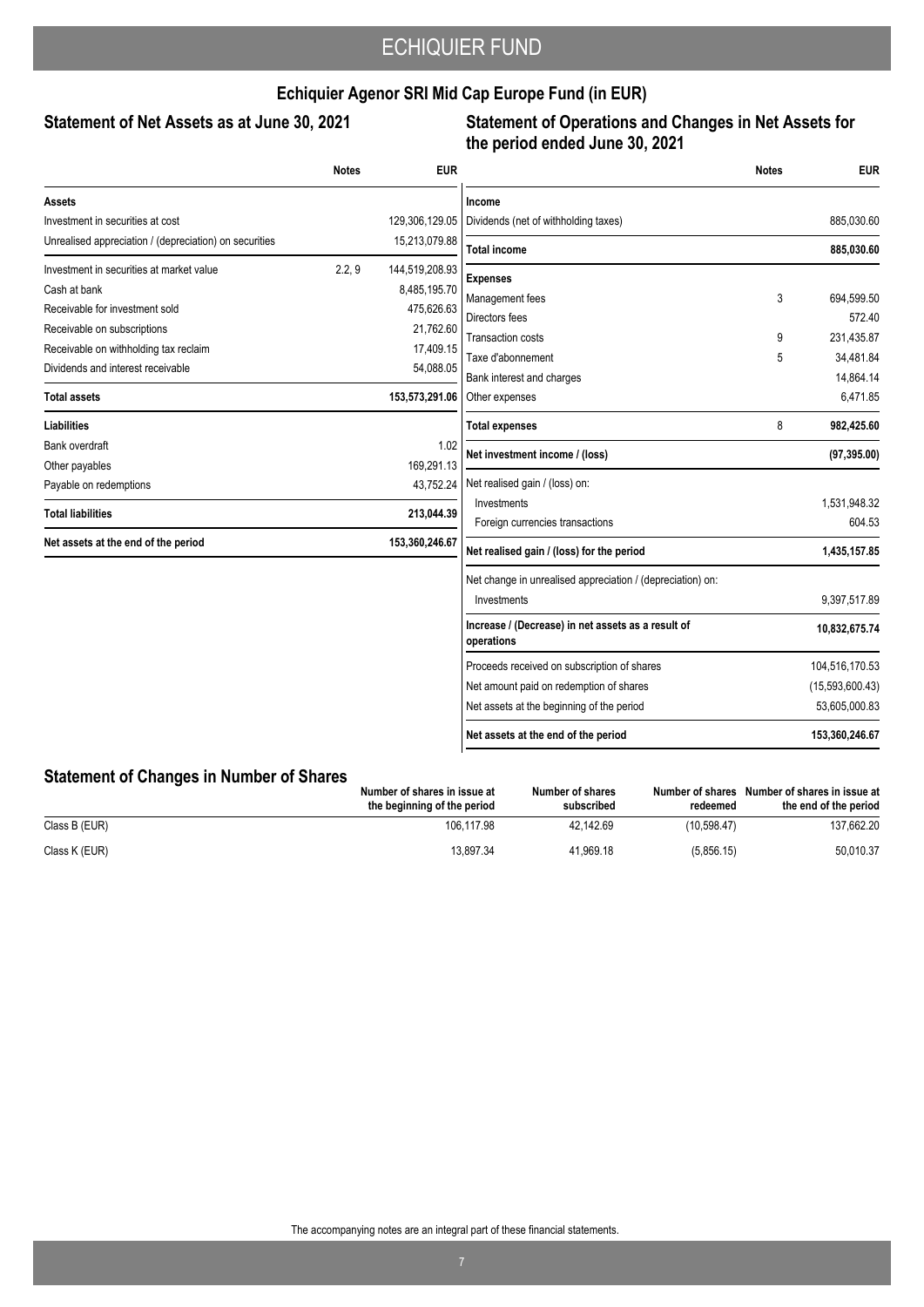# **Echiquier Agenor SRI Mid Cap Europe Fund (in EUR)**

# **Securities Portfolio as at June 30, 2021**

| Quantity/<br><b>Nominal</b> | <b>Name</b>                                                               | Currency                 | Market value<br>in EUR       | <b>NAV</b>   |
|-----------------------------|---------------------------------------------------------------------------|--------------------------|------------------------------|--------------|
|                             |                                                                           |                          |                              |              |
|                             |                                                                           |                          |                              |              |
|                             | Transferable securities admitted to an official exchange listing          |                          |                              |              |
|                             | <b>Shares</b><br><b>Cosmetics</b>                                         |                          |                              |              |
|                             | 32,358.00 BIOMERIEUX                                                      | <b>EUR</b>               | 3,171,084.00                 | 2.07         |
|                             | 23,016.00 CARL ZEISS MEDITEC AG - BR                                      | <b>EUR</b>               | 3,750,457.20                 | 2.45         |
|                             | 31,725.00 DIASORIN SPA                                                    | <b>EUR</b>               | 5,060,137.50                 | 3.31         |
|                             | 289,593.00 ELEKTA AB-B SHS<br>53,357.00 GN STORE NORD A/S                 | <b>SEK</b><br><b>DKK</b> | 3,541,164.43<br>3,930,684.71 | 2.31<br>2.56 |
| 27,558.00 ORPEA             |                                                                           | <b>EUR</b>               | 2.955.595.50                 | 1.93         |
|                             | 14,422.00 POLYPEPTIDE GROUP AG                                            | CHF                      | 1,123,727.27                 | 0.73         |
|                             | 93,256.00 RECORDATI INDUSTRIA CHIMICA                                     | <b>EUR</b>               | 4,494,939.20                 | 2.93         |
|                             | 9,897.00 SARTORIUS STEDIM BIOTECH                                         | <b>EUR</b>               | 3,947,913.30                 | 2.57         |
|                             | <b>Diversified services</b>                                               |                          | 31,975,703.11                | 20.86        |
|                             | 108,179.00 ALLFUNDS GROUP PLC                                             | <b>EUR</b>               | 1,587,851.36                 | 1.04         |
|                             | 80,426.00 EDENRED                                                         | <b>EUR</b>               | 3,864,469.30                 | 2.52         |
|                             | 199,731.00 ELIS SA -W/I                                                   | <b>EUR</b>               | 3,173,725.59                 | 2.07         |
| 177,336.00 NEXI SPA         |                                                                           | <b>EUR</b>               | 3.282.489.36                 | 2.14         |
|                             | 371,250.00 RWS HOLDINGS PLC<br>75,146.00 THULE GROUP AB/THE               | <b>GBP</b><br><b>SEK</b> | 2,437,738.15<br>2,811,509.42 | 1.59<br>1.83 |
|                             | 50,098.00 WORLDLINE SA - W/I                                              | <b>EUR</b>               | 3,954,736.12                 | 2.58         |
|                             |                                                                           |                          | 21,112,519.30                | 13.77        |
|                             | <b>Food services</b>                                                      |                          |                              |              |
| 170,114.00 AAK AB           |                                                                           | <b>SEK</b>               | 3,217,547.80                 | 2.10         |
|                             | 368.549.00 BRITVIC PLC                                                    | <b>GBP</b>               | 4,024,032.69                 | 2.62         |
|                             | 83,704.00 COCA-COLA HBC AG-DI                                             | <b>GBP</b>               | 2,549,637.67                 | 1.66         |
|                             | 37,068.00 ROYAL UNIBREW                                                   | <b>DKK</b>               | 3,981,915.04                 | 2.60<br>8.98 |
|                             |                                                                           |                          | 13,773,133.20                |              |
|                             | Diversified machinery                                                     |                          |                              |              |
|                             | 49,323.00 AALBERTS NV<br>100,107.00 DIPLOMA PLC                           | <b>EUR</b><br>GBP        | 2,235,318.36<br>3,387,565.73 | 1.46<br>2.21 |
|                             | 140,492.00 INDUTRADE AB                                                   | <b>SEK</b>               | 3,034,115.14                 | 1.98         |
|                             | 189,006.00 SMITHS GROUP PLC                                               | <b>GBP</b>               | 3,501,864.90                 | 2.28         |
|                             |                                                                           |                          | 12,158,864.13                | 7.93         |
|                             | <b>Auto Parts &amp; Equipment</b>                                         |                          |                              |              |
|                             | 166,676.00 BEIJER REF AB                                                  | <b>SEK</b>               | 2,506,566.67                 | 1.63         |
|                             | 84,805.00 INTERPUMP GROUP SPA                                             | <b>EUR</b>               | 4.235.161.70                 | 2.76         |
|                             | 517.00 INTERROLL HOLDING AG-REG<br>21,900.00 SPIRAX-SARCO ENGINEERING PLC | <b>CHF</b><br>GBP        | 1,731,147.87<br>3,474,468.93 | 1.13<br>2.27 |
|                             |                                                                           |                          | 11,947,345.17                | 7.79         |
|                             | <b>Building materials</b>                                                 |                          |                              |              |
|                             | 24,830.00 ACCIONA SA                                                      | <b>EUR</b>               | 3,160,859.00                 | 2.06         |
|                             | 39,513.00 ALTEN SA                                                        | EUR                      | 4,417,553.40                 | 2.88         |
|                             | 10,470.00 ROCKWOOL INTL A/S-B SHS                                         | DKK                      | 4,298,612.18                 | 2.80         |
|                             |                                                                           |                          | 11,877,024.58                | 7.74         |
|                             | Chemical                                                                  |                          |                              |              |
|                             | 44,469.00 CHR HANSEN HOLDING A/S                                          | <b>DKK</b>               | 3,384,765.40                 | 2.21         |
|                             | 65,910.00 CRODA INTERNATIONAL PLC                                         | <b>GBP</b>               | 5,658,842.42<br>9,043,607.82 | 3.69<br>5.90 |
|                             |                                                                           |                          |                              |              |
|                             | <b>Financial services</b><br>62,596.00 EURONEXT NV - W/I                  | <b>EUR</b>               | 5,740,053.20                 | 3.74         |
|                             |                                                                           |                          | 5,740,053.20                 | 3.74         |
|                             | Internet                                                                  |                          |                              |              |
|                             | 119,766.00 ADEVINTA ASA                                                   | <b>NOK</b>               | 1,936,707.63                 | 1.26         |
|                             | 47,541.00 SCOUT24 AG                                                      | <b>EUR</b>               | 3,381,115.92                 | 2.21         |
|                             |                                                                           |                          | 5,317,823.55                 | 3.47         |
|                             | <b>Computer software</b>                                                  |                          |                              |              |
|                             | 34,774.00 COMPUGROUP MEDICAL SE & CO K                                    | <b>EUR</b>               | 2,296,822.70                 | 1.50         |
|                             | 28,271.00 SIMCORP A/S                                                     | DKK                      | 2,992,823.01                 | 1.95         |
|                             |                                                                           |                          | 5,289,645.71                 | 3.45         |
|                             | Energy                                                                    |                          |                              |              |
|                             | 124,375.00 NEOEN SA                                                       | <b>EUR</b>               | 4,711,325.00                 | 3.07         |
|                             |                                                                           |                          | 4,711,325.00                 | 3.07         |
|                             |                                                                           |                          |                              |              |

| Quantity/<br><b>Nominal</b>       | <b>Name</b>                            | Currency   | <b>Market value</b><br>in EUR | %<br><b>NAV</b> |
|-----------------------------------|----------------------------------------|------------|-------------------------------|-----------------|
|                                   |                                        |            |                               |                 |
|                                   | <b>Distribution &amp; Wholesale</b>    |            |                               |                 |
|                                   | 75,889.00 MONCLER SPA                  | <b>EUR</b> | 4.330.226.34                  | 2.82            |
|                                   |                                        |            | 4,330,226.34                  | 2.82            |
|                                   | Storage & Warehousing                  |            |                               |                 |
|                                   | 31,769.00 VIDRALA SA                   | <b>EUR</b> | 3,202,315.20                  | 2.09            |
|                                   |                                        |            | 3,202,315.20                  | 2.09            |
|                                   | <b>Electric &amp; Electronic</b>       |            |                               |                 |
|                                   | 97,013.00 HALMA PLC                    | GBP        | 3,043,208.18                  | 1.98            |
|                                   |                                        |            | 3,043,208.18                  | 1.98            |
|                                   |                                        |            | 143,522,794.49                | 93.59           |
|                                   | Undertakings for collective investment |            |                               |                 |
|                                   | <b>Open-ended Funds</b>                |            |                               |                 |
|                                   | 1.036.00 ECHIQUIER ALPHA EARNINGS -I   | <b>EUR</b> | 996.414.44                    | 0.65            |
|                                   |                                        |            | 996,414.44                    | 0.65            |
|                                   |                                        |            | 996,414.44                    | 0.65            |
| <b>Total securities portfolio</b> |                                        |            | 144,519,208.93                | 94.24           |
|                                   | <b>Summary of net assets</b>           |            |                               |                 |

|                                   |                | %<br><b>NAV</b> |
|-----------------------------------|----------------|-----------------|
| <b>Total securities portfolio</b> | 144.519.208.93 | 94.24           |
| Cash at bank                      | 8.485.194.68   | 5.53            |
| Other assets and liabilities      | 355.843.06     | 0.23            |
| <b>Total net assets</b>           | 153,360,246.67 | 100.00          |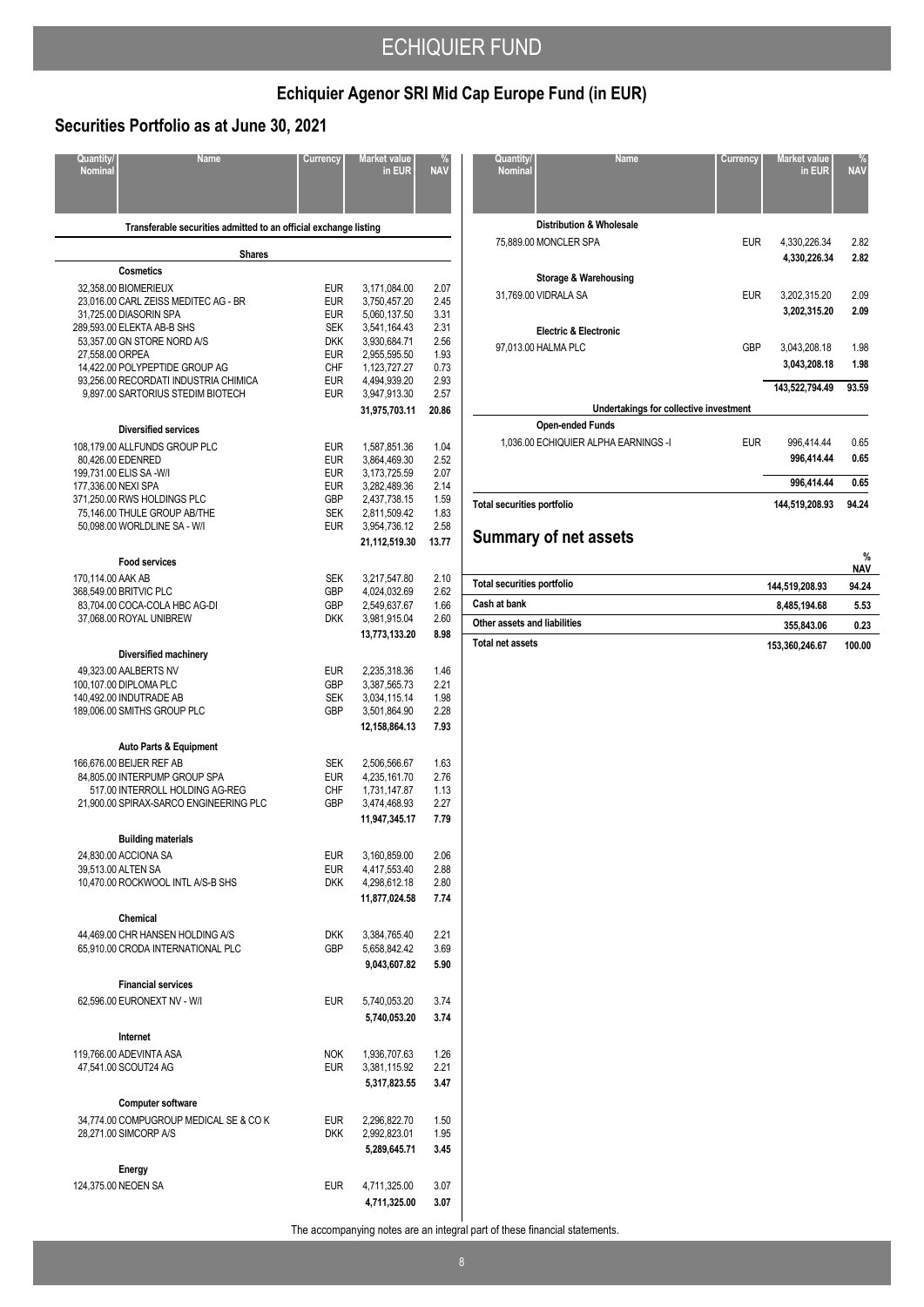## **Echiquier Arty SRI Fund\* (in EUR)**

### Statement of Net Assets as at June 30, 2021

### **Statement of Operations and Changes in Net Assets for the period ended June 30, 2021**

|                                                        | <b>Notes</b> | <b>EUR</b>    |                                                                  | <b>Notes</b> | <b>EUR</b>       |
|--------------------------------------------------------|--------------|---------------|------------------------------------------------------------------|--------------|------------------|
| <b>Assets</b>                                          |              |               | Income                                                           |              |                  |
| Investment in securities at cost                       |              | 11,927,955.65 | Other income                                                     | 3            | 97,426.20        |
| Unrealised appreciation / (depreciation) on securities |              | 1,440,601.65  | <b>Total income</b>                                              |              | 97,426.20        |
| Investment in securities at market value               | 2.2, 9       | 13,368,557.30 | <b>Expenses</b>                                                  |              |                  |
| Cash at bank                                           |              | 120,954.60    | Management fees                                                  | 3            | 98,858.68        |
| Prepaid expenses and other assets                      |              | 97,426.20     | Directors fees                                                   |              | 140.89           |
| <b>Total assets</b>                                    |              | 13,586,938.10 | Taxe d'abonnement                                                | 5            | 3,382.30         |
| <b>Liabilities</b>                                     |              |               | Bank interest and charges                                        |              | 370.73           |
| Other payables                                         |              | 100,585.62    | Other expenses                                                   |              | 38.33            |
| <b>Total liabilities</b>                               |              | 100,585.62    | <b>Total expenses</b>                                            | 8            | 102,790.93       |
| Net assets at the end of the period                    |              | 13,486,352.48 | Net investment income / (loss)                                   |              | (5,364.73)       |
| * See Note 1, for further details.                     |              |               | Net realised gain / (loss) on:                                   |              |                  |
|                                                        |              |               | Investments                                                      |              | 113,211.78       |
|                                                        |              |               | Net realised gain / (loss) for the period                        |              | 107,847.05       |
|                                                        |              |               | Net change in unrealised appreciation / (depreciation) on:       |              |                  |
|                                                        |              |               | Investments                                                      |              | 391,956.33       |
|                                                        |              |               | Increase / (Decrease) in net assets as a result of<br>operations |              | 499,803.38       |
|                                                        |              |               | Proceeds received on subscription of shares                      |              | 1,016,538.65     |
|                                                        |              |               | Net amount paid on redemption of shares                          |              | (1, 186, 102.66) |
|                                                        |              |               | Dividend distribution                                            | 11           | (4,620.93)       |
|                                                        |              |               | Net assets at the beginning of the period                        |              | 13,160,734.04    |
|                                                        |              |               | Net assets at the end of the period                              |              | 13,486,352.48    |

## **Statement of Changes in Number of Shares**

|               | Number of shares in issue at<br>the beginning of the period | Number of shares<br>subscribed | redeemed   | Number of shares Number of shares in issue at<br>the end of the period |
|---------------|-------------------------------------------------------------|--------------------------------|------------|------------------------------------------------------------------------|
| Class A (EUR) | 78.177.84                                                   | 7.927.04                       | (4,740.47) | 81,364.41                                                              |
| Class D (EUR) | 27.707.27                                                   | 410.00                         | (2,344.32) | 25,772.95                                                              |
| Class G (EUR) | 779.00                                                      |                                | (292.00)   | 487.00                                                                 |
| Class I (EUR) | 1.00                                                        |                                |            | 1.00                                                                   |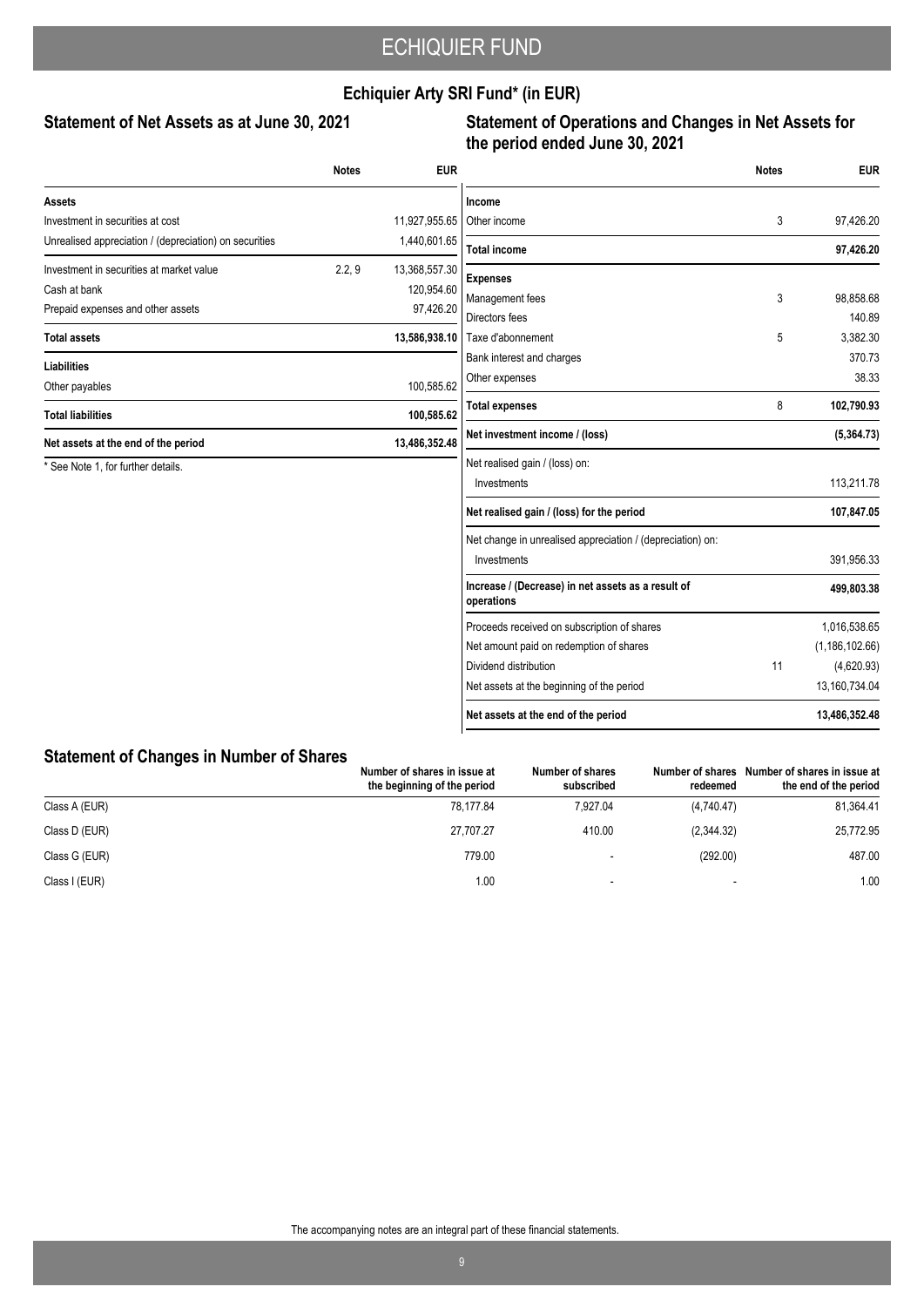# **Echiquier Arty SRI Fund\* (in EUR)**

## **Securities Portfolio as at June 30, 2021**

| Quantity/<br><b>Name</b><br><b>Nominal</b>                       | Currency   | <b>Market value</b><br>in EUR | $\frac{9}{6}$<br><b>NAV</b> |
|------------------------------------------------------------------|------------|-------------------------------|-----------------------------|
| Transferable securities admitted to an official exchange listing |            |                               |                             |
| Undertakings for collective investment                           |            |                               |                             |
| <b>Open-ended Funds</b>                                          |            |                               |                             |
| 7,645.42 ECHIQUIER ARTY                                          | <b>EUR</b> | 13,368,557.30                 | 99.13                       |
|                                                                  |            | 13,368,557.30                 | 99.13                       |
|                                                                  |            | 13,368,557.30                 | 99.13                       |
| <b>Total securities portfolio</b>                                |            | 13,368,557.30                 | 99.13                       |
| <b>Summary of net assets</b>                                     |            |                               |                             |
|                                                                  |            |                               | $\%$                        |
|                                                                  |            |                               | <b>NAV</b>                  |
| <b>Total securities portfolio</b>                                |            | 13,368,557.30                 | 99.13                       |
| Cash at bank                                                     |            | 120,954.60                    | 0.90                        |
| Other assets and liabilities                                     |            | (3, 159.42)                   | (0.03)                      |
| <b>Total net assets</b>                                          |            | 13,486,352.48                 | 100.00                      |

\* See Note 1, for further details.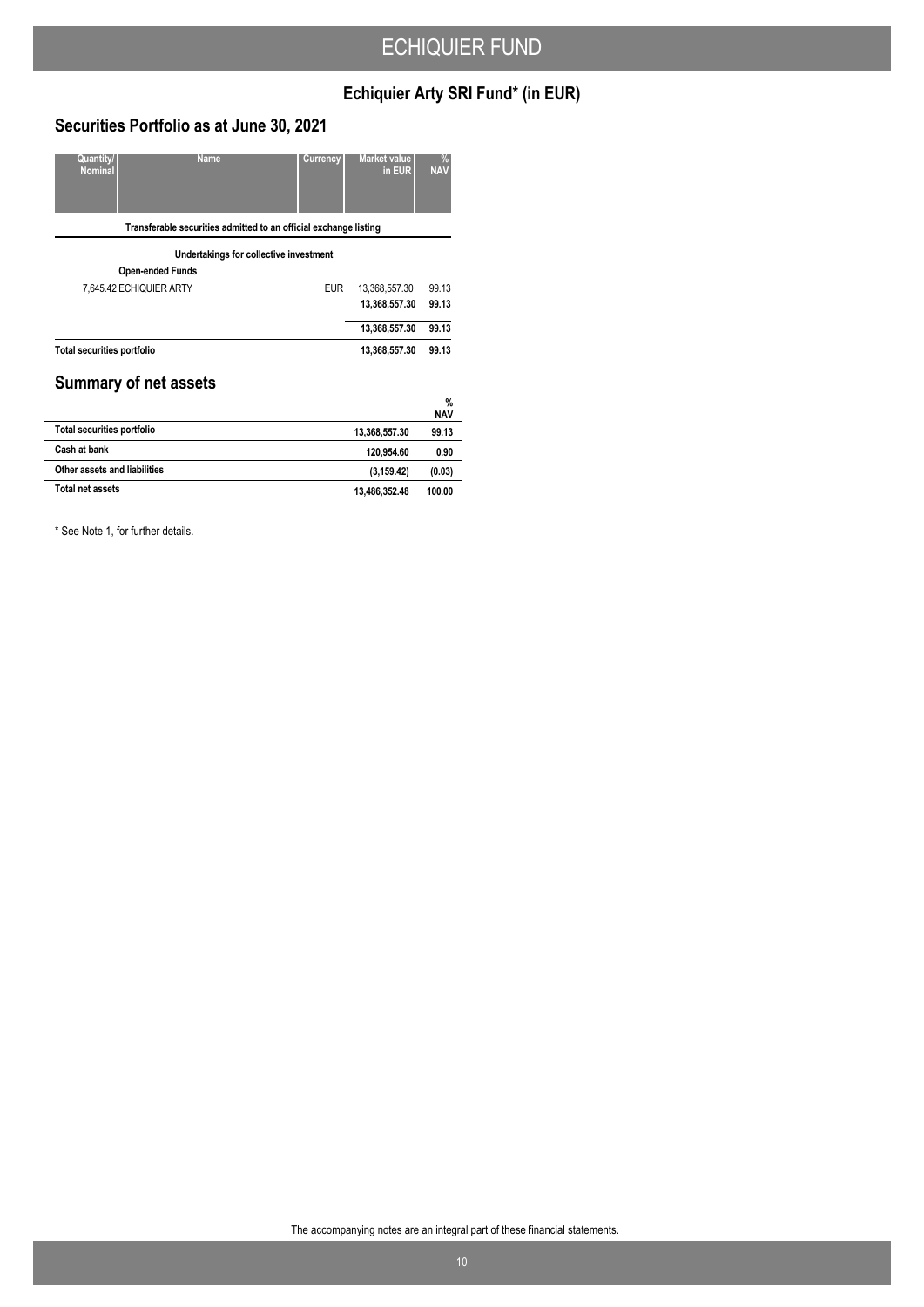## **Echiquier World Equity Growth Fund (in EUR)**

### Statement of Net Assets as at June 30, 2021

## **Statement of Operations and Changes in Net Assets for the period ended June 30, 2021**

|                                                        | <b>Notes</b> | <b>EUR</b>    |                                                                  | <b>Notes</b> | <b>EUR</b>    |
|--------------------------------------------------------|--------------|---------------|------------------------------------------------------------------|--------------|---------------|
| Assets                                                 |              |               | Income                                                           |              |               |
| Investment in securities at cost                       |              | 27,705,223.65 | Dividends (net of withholding taxes)                             |              | 99,618.79     |
| Unrealised appreciation / (depreciation) on securities |              | 2,753,278.83  | <b>Total income</b>                                              |              | 99.618.79     |
| Investment in securities at market value               | 2.2, 9       | 30,458,502.48 | <b>Expenses</b>                                                  |              |               |
| Cash at bank                                           |              | 904,472.02    | Management fees                                                  | 3            | 193.458.33    |
| Receivable for investment sold                         |              | 96,806.81     | Directors fees                                                   |              | 231.79        |
| Receivable on withholding tax reclaim                  |              | 113.03        | <b>Transaction costs</b>                                         | 9            | 17,395.31     |
| Dividends and interest receivable                      |              | 10,271.13     | Taxe d'abonnement                                                | 5            | 7,121.69      |
| <b>Total assets</b>                                    |              | 31,470,165.47 | Bank interest and charges                                        |              | 2.239.66      |
| <b>Liabilities</b>                                     |              |               | Other expenses                                                   |              | 3,353.24      |
| Bank overdraft                                         |              | 2.14          | <b>Total expenses</b>                                            | 8            | 223,800.02    |
| Other payables                                         |              | 46,827.93     | Net investment income / (loss)                                   |              | (124, 181.23) |
| Payable for investment purchased                       |              | 155,022.61    |                                                                  |              |               |
| <b>Total liabilities</b>                               |              | 201,852.68    | Net realised gain / (loss) on:<br>Investments                    |              | 892,563.03    |
| Net assets at the end of the period                    |              | 31,268,312.79 | Foreign currencies transactions                                  |              | 2,931.49      |
|                                                        |              |               | Forward foreign exchange contracts                               |              | 3.74          |
|                                                        |              |               | Net realised gain / (loss) for the period                        |              | 771,317.03    |
|                                                        |              |               | Net change in unrealised appreciation / (depreciation) on:       |              |               |
|                                                        |              |               | Investments                                                      |              | 687,284.34    |
|                                                        |              |               | Increase / (Decrease) in net assets as a result of<br>operations |              | 1,458,601.37  |
|                                                        |              |               | Proceeds received on subscription of shares                      |              | 8,276,172.40  |
|                                                        |              |               | Net amount paid on redemption of shares                          |              | (375,086.37)  |
|                                                        |              |               | Net assets at the beginning of the period                        |              | 21,908,625.39 |
|                                                        |              |               | Net assets at the end of the period                              |              | 31,268,312.79 |

## **Statement of Changes in Number of Shares**

|               | Number of shares in issue at<br>the beginning of the period | Number of shares<br>subscribed | Number of shares<br>redeemed | Number of shares in issue at<br>the end of the period |
|---------------|-------------------------------------------------------------|--------------------------------|------------------------------|-------------------------------------------------------|
| Class B (EUR) | 86.608.41                                                   | 27.420.85                      | (791.41)                     | 113,237.85                                            |
| Class K (EUR) | 303.77                                                      | 531.32                         | (67.37)                      | 767.72                                                |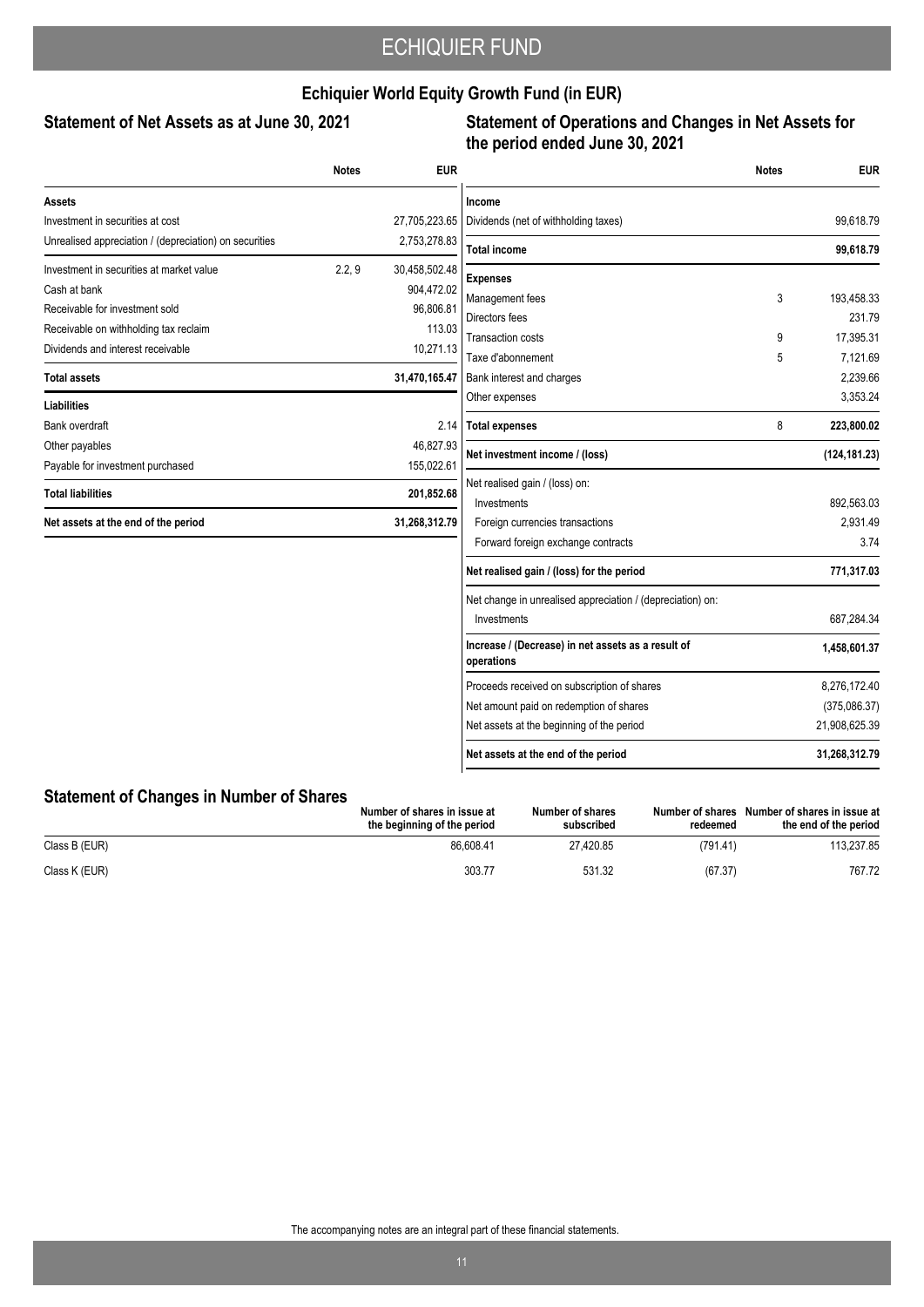# **Echiquier World Equity Growth Fund (in EUR)**

## **Securities Portfolio as at June 30, 2021**

| Quantity/<br>Nominal              | <b>Name</b>                                                                                                                                   | Currency                               | <b>Market value</b><br>in EUR                                            | NA)                                   |
|-----------------------------------|-----------------------------------------------------------------------------------------------------------------------------------------------|----------------------------------------|--------------------------------------------------------------------------|---------------------------------------|
|                                   | Transferable securities admitted to an official exchange listing                                                                              |                                        |                                                                          |                                       |
|                                   | <b>Shares</b>                                                                                                                                 |                                        |                                                                          |                                       |
|                                   | Banks                                                                                                                                         |                                        |                                                                          |                                       |
|                                   | 8,786.00 CREDICORP LTD<br>169,546.00 GRUPO FINANCIERO BANORTE-O<br>283,604.00 ITAU UNIBANCO HOLDING S-PREF<br>26,203.00 TRUIST FINANCIAL CORP | USD<br><b>MXN</b><br><b>BRL</b><br>USD | 897,497.01<br>924,702.35<br>1,420,427.10<br>1,226,608.05<br>4,469,234.51 | 2.87<br>2.96<br>4.54<br>3.92<br>14.29 |
|                                   | <b>Electric &amp; Electronic</b>                                                                                                              |                                        |                                                                          |                                       |
|                                   | 15,815.00 NIDEC CORP<br>10,019.00 TAIWAN SEMICONDUCTOR-SP ADR<br>11,868.00 TE CONNECTIVITY LTD                                                | JPY<br><b>USD</b><br>USD               | 1,547,367.77<br>1,015,420.92<br>1,353,468.52<br>3,916,257.21             | 4.94<br>3.25<br>4.33<br>12.52         |
|                                   | Internet                                                                                                                                      |                                        |                                                                          |                                       |
|                                   | 55.011.00 ALIBABA GROUP HOLDING LTD<br>771.00 AMAZON.COM INC                                                                                  | HKD<br><b>USD</b>                      | 1,314,366.08<br>2,237,148.58<br>3,551,514.66                             | 4.20<br>7.16<br>11.36                 |
|                                   | <b>Computer software</b>                                                                                                                      |                                        |                                                                          |                                       |
|                                   | 2,559.00 ADOBE INC<br>7,244.00 MICROSOFT CORP                                                                                                 | <b>USD</b><br><b>USD</b>               | 1,264,045.85<br>1,655,195.34<br>2,919,241.19                             | 4.04<br>5.30<br>9.34                  |
|                                   | <b>Cosmetics</b>                                                                                                                              |                                        |                                                                          |                                       |
|                                   | 4,932.00 STRYKER CORP<br>3,853.00 THERMO FISHER SCIENTIFIC INC                                                                                | <b>USD</b><br>USD                      | 1,080,455.77<br>1,639,442.40<br>2,719,898.17                             | 3.46<br>5.24<br>8.70                  |
|                                   | Media                                                                                                                                         |                                        |                                                                          |                                       |
|                                   | 16,492.00 WALT DISNEY Co                                                                                                                      | USD                                    | 2,445,005.77<br>2,445,005.77                                             | 7.82<br>7.82                          |
|                                   | <b>Lodging &amp; Restaurants</b><br>12,331.00 HILTON WORLDWIDE HOLDINGS IN<br>7,861.00 MARRIOTT INTERNATIONAL -CL A                           | <b>USD</b><br>USD                      | 1,254,525.32<br>905,181.95<br>2,159,707.27                               | 4.02<br>2.89<br>6.91                  |
|                                   | <b>Auto Parts &amp; Equipment</b>                                                                                                             |                                        |                                                                          |                                       |
|                                   | 4,778.00 CUMMINS INC<br>51,955.00 KOMATSU LTD                                                                                                 | USD<br>JPY                             | 982,560.88<br>1,089,913.96<br>2,072,474.84                               | 3.14<br>3.49<br>6.63                  |
|                                   | <b>Food services</b>                                                                                                                          |                                        |                                                                          |                                       |
|                                   | 16,030.00 FOMENTO ECONOMICO MEX-SP ADR                                                                                                        | USD                                    | 1,142,624.24<br>1,142,624.24                                             | 3.65<br>3.65                          |
|                                   | Transportation                                                                                                                                |                                        |                                                                          |                                       |
|                                   | 10,019.00 EXPEDITORS INTL WASH INC                                                                                                            | USD                                    | 1,069,842.61<br>1,069,842.61                                             | 3.42<br>3.42                          |
|                                   | <b>Financial services</b><br>5,241.00 VISA INC-CLASS A SHARES                                                                                 | <b>USD</b>                             | 1,033,612.20                                                             | 3.31                                  |
|                                   |                                                                                                                                               |                                        | 1,033,612.20                                                             | 3.31                                  |
|                                   | <b>Distribution &amp; Wholesale</b><br>30,827.00 INDUSTRIA DE DISENO TEXTIL                                                                   | <b>EUR</b>                             | 915,870.17                                                               | 2.93                                  |
|                                   |                                                                                                                                               |                                        | 915,870.17                                                               | 2.93                                  |
|                                   | Undertakings for collective investment                                                                                                        |                                        | 28,415,282.84                                                            | 90.88                                 |
|                                   | <b>Open-ended Funds</b>                                                                                                                       |                                        |                                                                          |                                       |
|                                   | 548.00 ECHIQUIER GLOBAL-IE<br>88.00 ECHIQUIER ROBOTICS FCP                                                                                    | EUR<br><b>EUR</b>                      | 2,018,837.48<br>24,382.16                                                | 6.45<br>0.08                          |
|                                   |                                                                                                                                               |                                        | 2,043,219.64                                                             | 6.53                                  |
|                                   |                                                                                                                                               |                                        | 2,043,219.64                                                             | 6.53                                  |
| <b>Total securities portfolio</b> |                                                                                                                                               |                                        | 30,458,502.48                                                            | 97.41                                 |

# **Summary of net assets**

|                                   |               | %<br><b>NAV</b> |
|-----------------------------------|---------------|-----------------|
| <b>Total securities portfolio</b> | 30,458,502.48 | 97.41           |
| Cash at bank                      | 904.469.88    | 2.89            |
| Other assets and liabilities      | (94, 659.57)  | (0.30)          |
| Total net assets                  | 31,268,312.79 | 100.00          |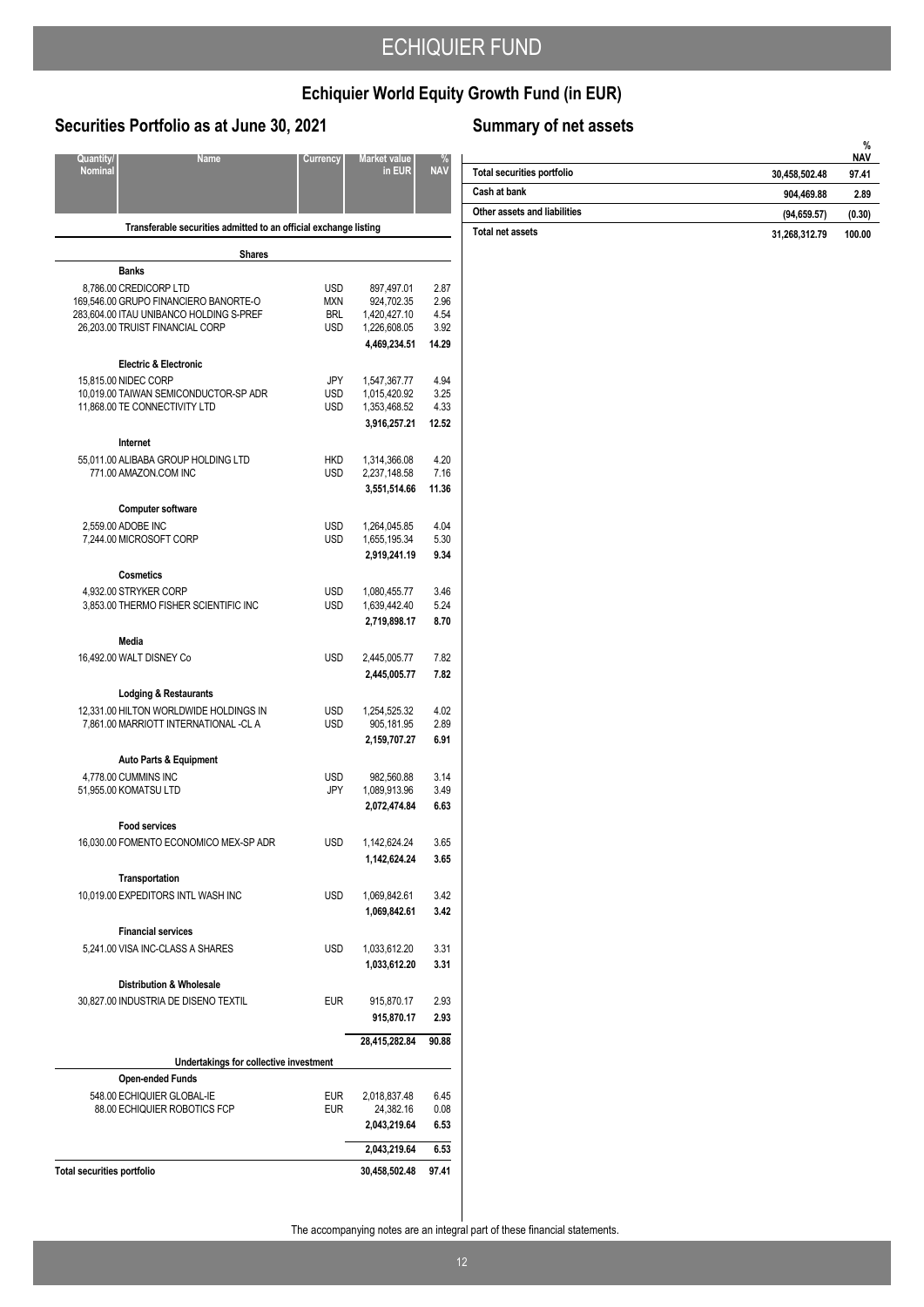## **Echiquier Major SRI Growth Europe Fund (in EUR)**

### Statement of Net Assets as at June 30, 2021

### **Statement of Operations and Changes in Net Assets for the period ended June 30, 2021**

|                                                        | <b>Notes</b> | <b>EUR</b>    |                                                                  | <b>Notes</b> | <b>EUR</b>            |
|--------------------------------------------------------|--------------|---------------|------------------------------------------------------------------|--------------|-----------------------|
| Assets                                                 |              |               | Income                                                           |              |                       |
| Investment in securities at cost                       |              | 20,612,950.19 | Dividends (net of withholding taxes)                             |              | 202,528.88            |
| Unrealised appreciation / (depreciation) on securities |              | 3,883,648.04  | <b>Total income</b>                                              |              | 202,528.88            |
| Investment in securities at market value               | 2.2, 9       | 24,496,598.23 | <b>Expenses</b>                                                  |              |                       |
| Cash at bank                                           |              | 321,537.81    | Management fees                                                  | 3            | 145,540.45            |
| Receivable for investment sold                         |              | 437,478.82    | Directors fees                                                   |              | 230.88                |
| Receivable on withholding tax reclaim                  |              | 3,987.30      | <b>Transaction costs</b>                                         | 9            | 17,911.09             |
| Dividends and interest receivable                      |              | 4,785.64      | Taxe d'abonnement                                                | 5            | 5,864.03              |
| <b>Total assets</b>                                    |              | 25,264,387.80 | Bank interest and charges                                        |              | 1,132.78              |
|                                                        |              |               | Other expenses                                                   |              | 3,840.95              |
| <b>Liabilities</b>                                     |              |               |                                                                  |              |                       |
| <b>Bank overdraft</b>                                  |              | 0.23          | <b>Total expenses</b>                                            | 8            | 174,520.18            |
| Other payables                                         |              | 33,422.94     | Net investment income / (loss)                                   |              | 28,008.70             |
| Payable for investment purchased                       |              | 225,734.39    |                                                                  |              |                       |
| Payable on redemptions                                 |              | 18,356.00     | Net realised gain / (loss) on:                                   |              |                       |
| <b>Total liabilities</b>                               |              | 277,513.56    | Investments<br>Foreign currencies transactions                   |              | 681,267.30<br>(64.03) |
| Net assets at the end of the period                    |              | 24,986,874.24 |                                                                  |              |                       |
|                                                        |              |               | Net realised gain / (loss) for the period                        |              | 709,211.97            |
|                                                        |              |               | Net change in unrealised appreciation / (depreciation) on:       |              |                       |
|                                                        |              |               | Investments                                                      |              | 1,897,856.84          |
|                                                        |              |               | Increase / (Decrease) in net assets as a result of<br>operations |              | 2,607,068.81          |
|                                                        |              |               | Proceeds received on subscription of shares                      |              | 3,975,157.41          |
|                                                        |              |               | Net amount paid on redemption of shares                          |              | (3,060,335.77)        |
|                                                        |              |               | Net assets at the beginning of the period                        |              | 21,464,983.79         |
|                                                        |              |               | Net assets at the end of the period                              |              | 24,986,874.24         |

### **Statement of Changes in Number of Shares**

|               | Number of shares in issue at<br>the beginning of the period | Number of shares<br>subscribed | Number of shares<br>redeemed | Number of shares in issue at<br>the end of the period |
|---------------|-------------------------------------------------------------|--------------------------------|------------------------------|-------------------------------------------------------|
| Class B (EUR) | 54.460.52                                                   | 3.804.65                       | (7.257.00)                   | 51.008.17                                             |
| Class K (EUR) | 7.354.72                                                    | 1.899.79                       | (1.052.62)                   | 8.201.89                                              |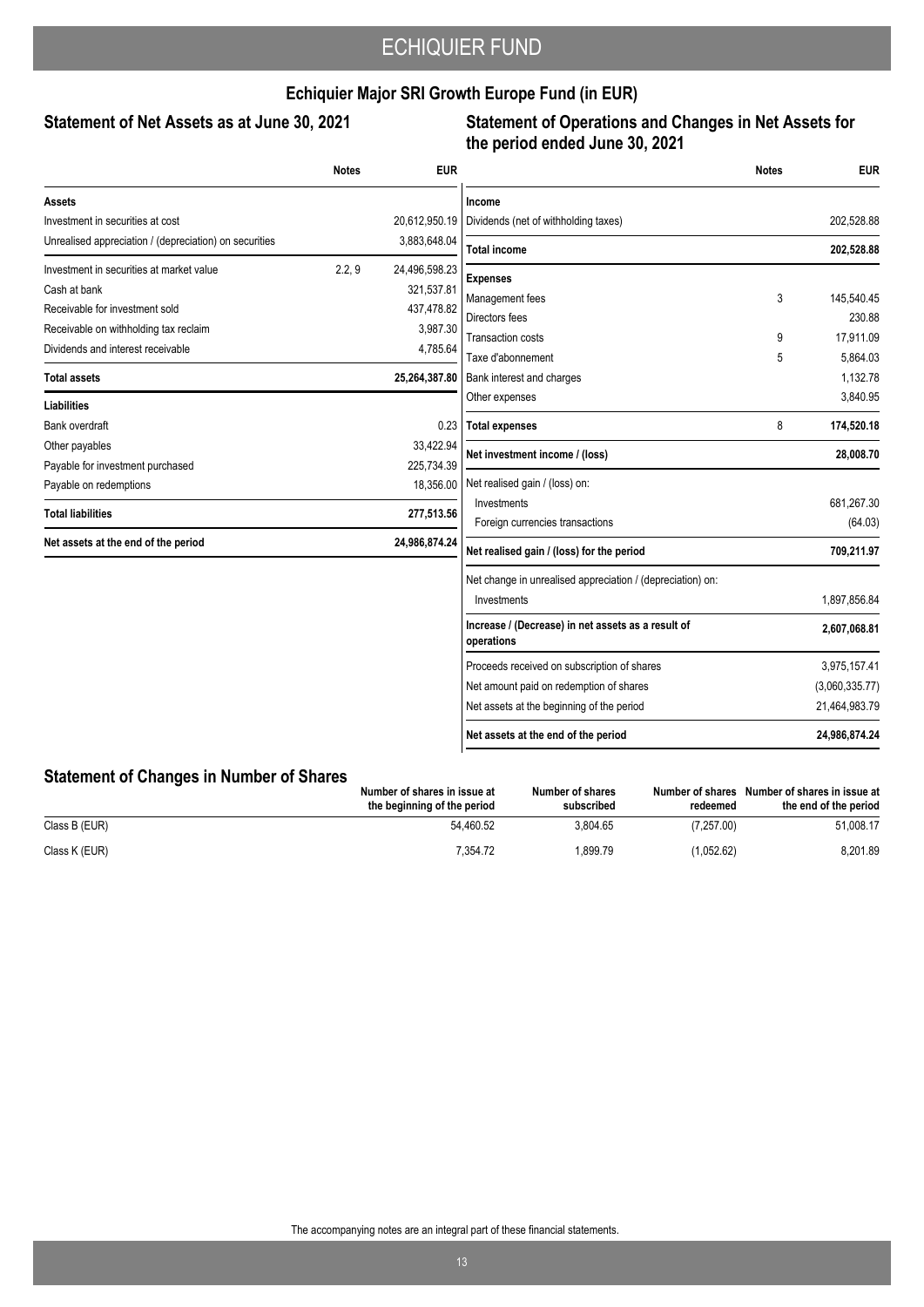# **Echiquier Major SRI Growth Europe Fund (in EUR)**

## **Securities Portfolio as at June 30, 2021**

| Quantity/<br><b>Nominal</b> | <b>Name</b>                                                       | Currency                 | <b>Market value</b><br>in EUR | NA <sup></sup> |
|-----------------------------|-------------------------------------------------------------------|--------------------------|-------------------------------|----------------|
|                             |                                                                   |                          |                               |                |
|                             | Transferable securities admitted to an official exchange listing  |                          |                               |                |
|                             | <b>Shares</b>                                                     |                          |                               |                |
|                             | <b>Electric &amp; Electronic</b>                                  |                          |                               |                |
|                             | 1,979.00 ASML HOLDING NV                                          | <b>EUR</b>               | 1,146,632.60                  | 4.58           |
|                             | 25,543.00 ASSA ABLOY AB-B<br>33.074.00 INFINEON TECHNOLOGIES AG   | <b>SEK</b><br><b>EUR</b> | 649,368.42<br>1,118,562.68    | 2.60<br>4.47   |
|                             | 10,630.00 KONINKLIJKE PHILIPS ELECTRONICS                         | <b>EUR</b>               | 444,227.70                    | 1.78           |
|                             | 10,157.00 LEGRAND SA                                              | <b>EUR</b>               | 906,613.82                    | 3.63           |
|                             |                                                                   |                          | 4,265,405.22                  | 17.06          |
|                             | <b>Cosmetics</b>                                                  |                          |                               |                |
|                             | 8,618.00 ASTRAZENECA PLC<br>1,134.00 LONZA GROUP AG-REG           | <b>GBP</b><br><b>CHF</b> | 871,972.85<br>678,519.02      | 3.49<br>2.72   |
|                             | 1,644.00 LOREAL                                                   | <b>EUR</b>               | 617,815.20                    | 2.47           |
|                             | 16,593.00 NOVO NORDISK A/S-B                                      | <b>DKK</b>               | 1,172,383.67                  | 4.69           |
|                             | 302.00 STRAUMANN HOLDING AG-REG                                   | CHF                      | 406,421.36                    | 1.63           |
|                             |                                                                   |                          | 3,747,112.10                  | 15.00          |
|                             | <b>Diversified services</b>                                       |                          |                               |                |
|                             | 14,565.00 AMADEUS IT GROUP SA<br>17,458.00 EXPERIAN PLC           | <b>EUR</b><br><b>GBP</b> | 863,995.80<br>566,764.02      | 3.46<br>2.27   |
|                             | 32,483.00 RELX PLC                                                | <b>EUR</b>               | 730,217.84                    | 2.92           |
|                             |                                                                   |                          | 2,160,977.66                  | 8.65           |
|                             | <b>Office &amp; Business equipment</b>                            |                          |                               |                |
|                             | 3,762.00 ACCENTURE PLC-CL A                                       | <b>USD</b>               | 935,391.35                    | 3.74           |
|                             | 2,591.00 TELEPERFORMANCE                                          | <b>EUR</b>               | 886,899.30                    | 3.55           |
|                             |                                                                   |                          | 1,822,290.65                  | 7.29           |
|                             | <b>Computer software</b>                                          |                          |                               |                |
|                             | 3,771.00 DASSAULT SYSTEMES SE                                     | <b>EUR</b>               | 771,169.50                    | 3.09           |
| 7,551.00 SAP SE             |                                                                   | <b>EUR</b>               | 897,360.84<br>1,668,530.34    | 3.59<br>6.68   |
|                             |                                                                   |                          |                               |                |
|                             | Chemical<br>4,859.00 AIR LIQUIDE SA                               | <b>EUR</b>               | 717,479.94                    | 2.87           |
|                             | 5,741.00 KONINKLIJKE DSM                                          | <b>EUR</b>               | 903,633.40                    | 3.62           |
|                             |                                                                   |                          | 1,621,113.34                  | 6.49           |
|                             | <b>Food services</b>                                              |                          |                               |                |
|                             | 19,733.00 COMPASS GROUP PLC                                       | <b>GBP</b>               | 349,972.92                    | 1.40           |
|                             | 7,164.00 NESTLE SA-REG                                            | <b>CHF</b>               | 753,114.50                    | 3.01           |
|                             | 2,760.00 PERNOD RICARD SA                                         | <b>EUR</b>               | 516,672.00                    | 2.07           |
|                             |                                                                   |                          | 1,619,759.42                  | 6.48           |
|                             | <b>Financial services</b><br>6,960.00 LONDON STOCK EXCHANGE GROUP | GBP                      | 646,389.41                    | 2.59           |
|                             | 2,495.00 VISA INC-CLASS A SHARES                                  | <b>USD</b>               | 492,055.42                    | 1.97           |
|                             |                                                                   |                          | 1,138,444.83                  | 4.56           |
|                             | <b>Building materials</b>                                         |                          |                               |                |
|                             | 19,234.00 CELLNEX TELECOM SA                                      | <b>EUR</b>               | 1,033,250.48                  | 4.14           |
|                             |                                                                   |                          | 1,033,250.48                  | 4.14           |
|                             | Energy                                                            |                          |                               |                |
|                             | 46,892.00 EDP RENOVAVEIS SA                                       | <b>EUR</b>               | 916,269.68                    | 3.67           |
|                             |                                                                   |                          | 916,269.68                    | 3.67           |
|                             | <b>Textile</b>                                                    |                          |                               |                |
|                             | 1,274.00 LVMH MOET HENNESSY LOUIS VUI                             | <b>EUR</b>               | 842,496.20                    | 3.37           |
|                             |                                                                   |                          | 842,496.20                    | 3.37           |
|                             | Forest products & Paper                                           |                          |                               |                |
|                             | 47,217.00 STORA ENSO OYJ-R SHS                                    | <b>EUR</b>               | 726,433.55                    | 2.91           |
|                             |                                                                   |                          | 726,433.55                    | 2.91           |
|                             | Diversified machinery                                             |                          |                               |                |
| 16,181.00 ALSTOM            |                                                                   | EUR                      | 689,148.79<br>689,148.79      | 2.76<br>2.76   |
|                             |                                                                   |                          |                               |                |
|                             | Auto Parts & Equipment<br>4,588.00 MICHELIN (CGDE)                | <b>EUR</b>               | 617,086.00                    | 2.47           |
|                             |                                                                   |                          | 617,086.00                    | 2.47           |
|                             |                                                                   |                          |                               |                |

| <b>Quantity/</b><br><b>Name</b><br><b>Nominal</b> | Currency   | <b>Market value</b><br>in EUR | %<br><b>NAV</b> |
|---------------------------------------------------|------------|-------------------------------|-----------------|
| <b>Distribution &amp; Wholesale</b>               |            |                               |                 |
| 5,437.00 ZALANDO SE                               | <b>EUR</b> | 554,302.15                    | 2.22            |
|                                                   |            | 554,302.15                    | 2.22            |
| Entertainment                                     |            |                               |                 |
| 421.00 PARTNERS GROUP HOLDING AG                  | CHF        | 538,335.17                    | 2.15            |
|                                                   |            | 538,335.17                    | 2.15            |
| Internet                                          |            |                               |                 |
| 6,495.00 PROSUS NV                                | <b>EUR</b> | 535,642.65                    | 2.14            |
|                                                   |            | 535,642.65                    | 2.14            |
|                                                   |            | 24,496,598.23                 | 98.04           |
| Total securities portfolio                        |            | 24,496,598.23                 | 98.04           |

# **Summary of net assets**

|                                   |               | %<br><b>NAV</b> |
|-----------------------------------|---------------|-----------------|
| <b>Total securities portfolio</b> | 24,496,598.23 | 98.04           |
| Cash at bank                      | 321.537.58    | 1.29            |
| Other assets and liabilities      | 168.738.43    | 0.67            |
| Total net assets                  | 24,986,874.24 | 100.00          |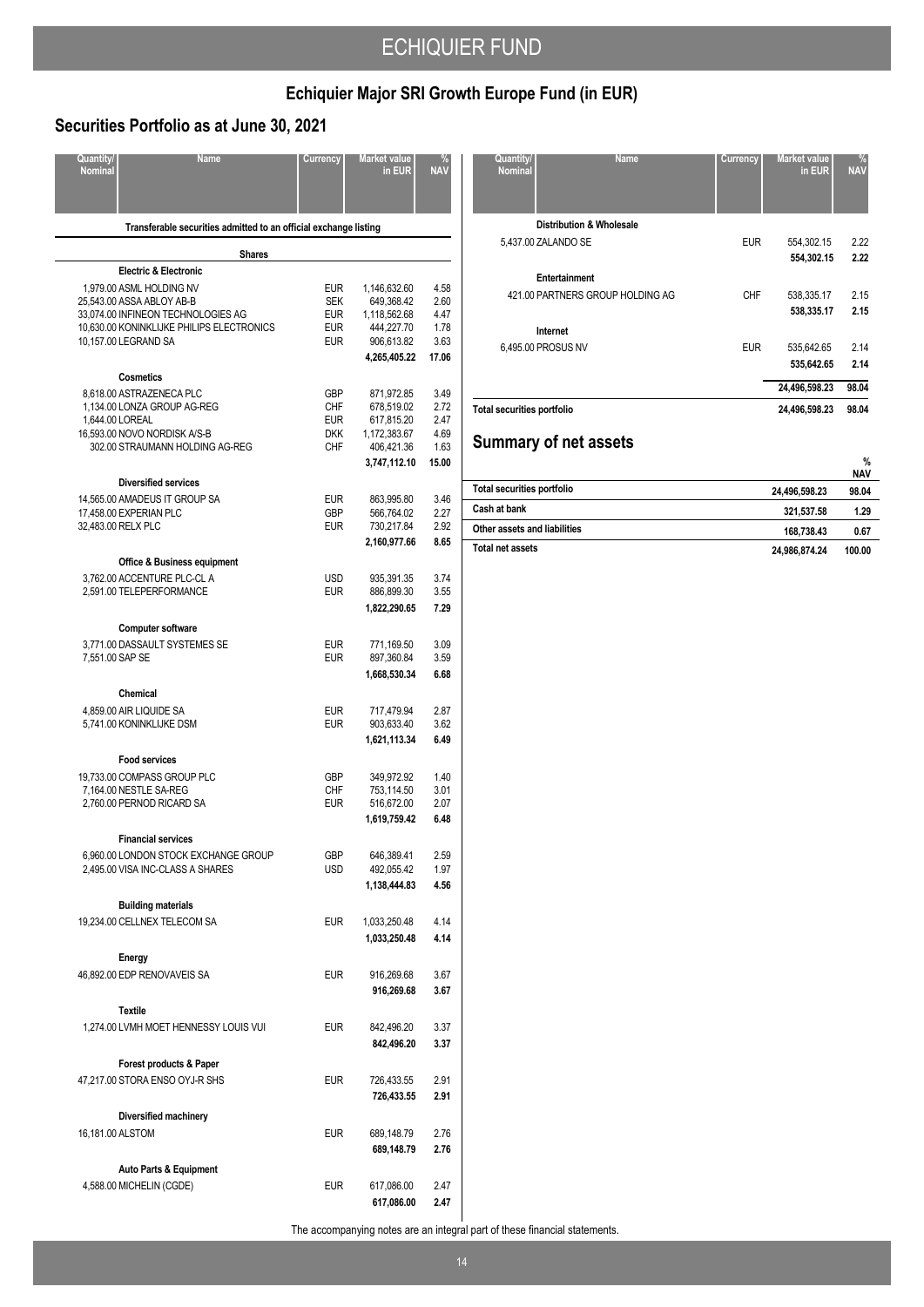## **Echiquier Entrepreneurs Small Cap Europe (in EUR)**

### Statement of Net Assets as at June 30, 2021

## **Statement of Operations and Changes in Net Assets for the period ended June 30, 2021**

| <b>Notes</b> | <b>EUR</b>   |                                                                  | <b>Notes</b>                       | <b>EUR</b>   |
|--------------|--------------|------------------------------------------------------------------|------------------------------------|--------------|
|              |              | Income                                                           |                                    |              |
|              | 936,285.39   | Other income                                                     | 3                                  | 13,110.69    |
|              | 240,530.98   | <b>Total income</b>                                              |                                    | 13,110.69    |
| 2.2, 9       | 1,176,816.37 |                                                                  |                                    |              |
|              | 18,207.74    |                                                                  |                                    | 9,137.91     |
|              | 13,080.96    | Directors fees                                                   |                                    | 11.71        |
|              | 1,208,105.07 | Taxe d'abonnement                                                | 5                                  | 289.69       |
|              |              | Bank interest and charges                                        |                                    | 39.39        |
|              |              | Other expenses                                                   |                                    | 3.36         |
|              |              | <b>Total expenses</b>                                            | 8                                  | 9,482.06     |
|              | 1,198,813.34 | Net investment income / (loss)                                   |                                    | 3,628.63     |
|              |              | Net realised gain / (loss) for the period                        |                                    | 3,628.63     |
|              |              | Net change in unrealised appreciation / (depreciation) on:       |                                    |              |
|              |              | Investments                                                      |                                    | 95,875.43    |
|              |              | Increase / (Decrease) in net assets as a result of<br>operations |                                    | 99,504.06    |
|              |              | Proceeds received on subscription of shares                      |                                    |              |
|              |              | Net amount paid on redemption of shares                          |                                    |              |
|              |              | Net assets at the beginning of the period                        |                                    | 1,099,309.28 |
|              |              | Net assets at the end of the period                              |                                    | 1,198,813.34 |
|              |              | 9,291.73<br>9,291.73                                             | <b>Expenses</b><br>Management fees | 3            |

## **Statement of Changes in Number of Shares**

|               | Number of shares in issue at<br>the beginning of the period | Number of shares<br>subscribed | Number of shares<br>redeemed | Number of shares in issue at<br>the end of the period |
|---------------|-------------------------------------------------------------|--------------------------------|------------------------------|-------------------------------------------------------|
| Class A (EUR) | .626.00                                                     |                                |                              | .626.00                                               |
| Class G (EUR) | 451.00                                                      |                                |                              | 451.00                                                |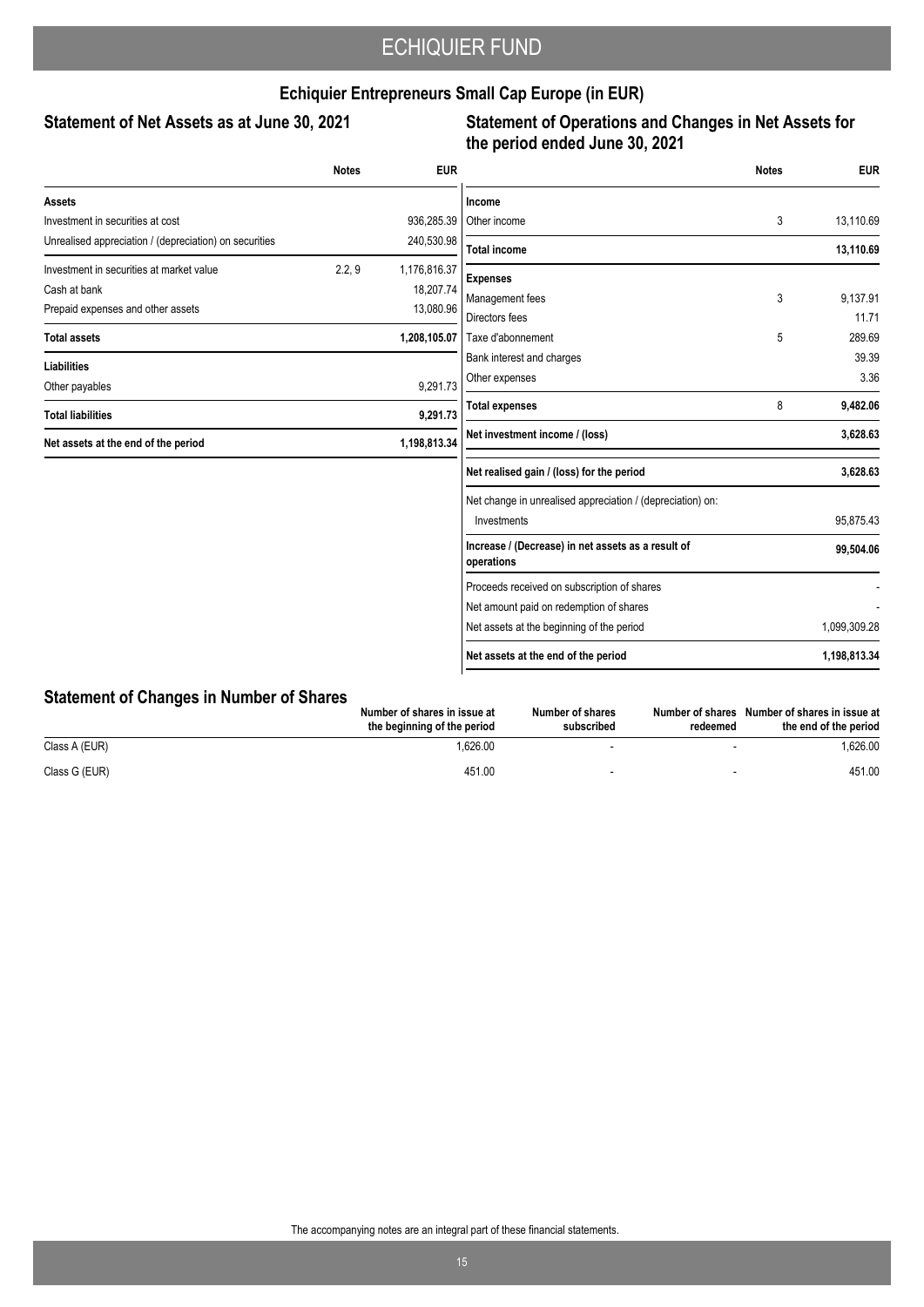# **Echiquier Entrepreneurs Small Cap Europe (in EUR)**

## **Securities Portfolio as at June 30, 2021**

| Quantity/<br><b>Name</b><br><b>Nominal</b>                       | Currency   | <b>Market value</b><br>in EUR | $\frac{9}{6}$<br><b>NAV</b> |
|------------------------------------------------------------------|------------|-------------------------------|-----------------------------|
| Transferable securities admitted to an official exchange listing |            |                               |                             |
| Undertakings for collective investment                           |            |                               |                             |
| <b>Open-ended Funds</b>                                          |            |                               |                             |
| 3,824.31 E-ECHIQUIER ENTREPRENEURS-A ACT-A                       | <b>EUR</b> | 1,176,816.37                  | 98 17                       |
|                                                                  |            | 1,176,816.37                  | 98.17                       |
|                                                                  |            | 1,176,816.37                  | 98.17                       |
| <b>Total securities portfolio</b>                                |            | 1,176,816.37                  | 98.17                       |
| <b>Summary of net assets</b>                                     |            |                               |                             |
|                                                                  |            |                               | $\%$<br><b>NAV</b>          |
| <b>Total securities portfolio</b>                                |            | 1,176,816.37                  | 98.17                       |
| Cash at bank                                                     |            | 18,207.74                     | 1.52                        |
| Other assets and liabilities                                     |            | 3,789.23                      | 0.31                        |
| <b>Total net assets</b>                                          |            | 1,198,813.34                  | 100.00                      |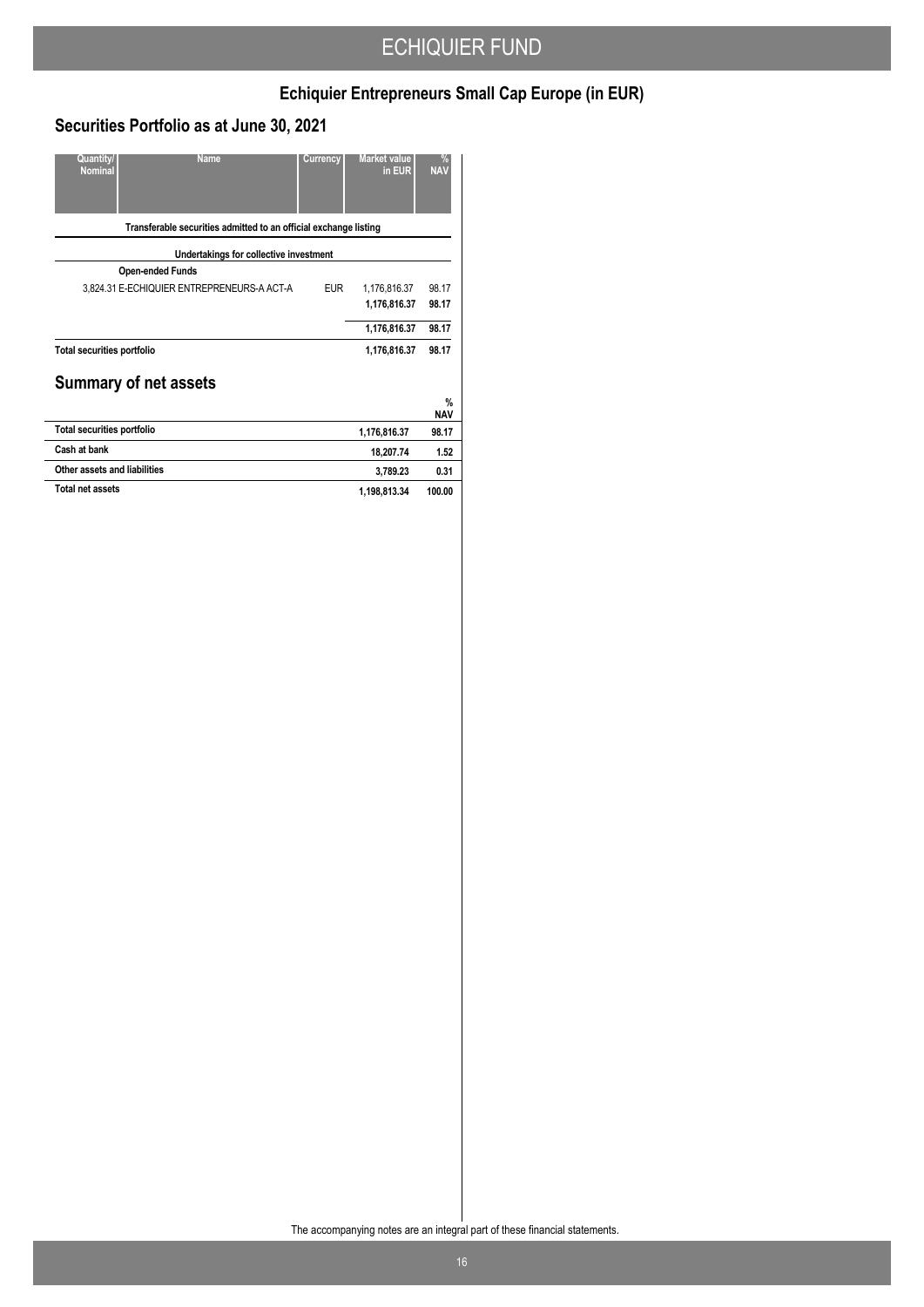## **Echiquier Artificial Intelligence (in EUR)**

### Statement of Net Assets as at June 30, 2021

### **Statement of Operations and Changes in Net Assets for the period ended June 30, 2021**

|                                                        | <b>Notes</b> | <b>EUR</b>     |                                                                  | <b>Notes</b> | <b>EUR</b>         |
|--------------------------------------------------------|--------------|----------------|------------------------------------------------------------------|--------------|--------------------|
| Assets                                                 |              |                | Income                                                           |              |                    |
| Investment in securities at cost                       |              | 737,917,081.66 | Dividends (net of withholding taxes)                             |              | 144.415.28         |
| Unrealised appreciation / (depreciation) on securities |              | 198,429,147.24 | Other income                                                     | 3            | 5,378,519.49       |
| Investment in securities at market value               | 2.2, 9       | 936,346,228.90 | <b>Total income</b>                                              |              | 5,522,934.77       |
| Cash at bank                                           |              | 3,436,856.84   | <b>Expenses</b>                                                  |              |                    |
| Receivable on subscriptions                            |              | 3,310,230.50   | Management fees                                                  | 3            | 5,989,145.02       |
| Dividends and interest receivable                      |              | 7,547.91       | Professional fees                                                |              | 292.50             |
| <b>Total assets</b>                                    |              | 943,100,864.15 | Directors fees                                                   |              | 8,812.33           |
| Liabilities                                            |              |                | <b>Transaction costs</b>                                         | 9            | 212,556.11         |
| Bank overdraft                                         |              | 51.05          | Taxe d'abonnement                                                | 5            | 213,534.50         |
| Other payables                                         |              | 2,201,438.13   | Bank interest and charges                                        |              | 41,127.45          |
| Payable for investment purchased                       |              | 1,950,625.37   | Other expenses                                                   |              | 134,369.58         |
| Payable on redemptions                                 |              | 711,774.42     | <b>Total expenses</b>                                            | 8            | 6,599,837.49       |
| Net unrealised depreciation on futures contracts       |              | 193,151.15     | Net investment income / (loss)                                   |              | (1,076,902.72)     |
| <b>Total liabilities</b>                               |              | 5,057,040.12   | Net realised gain / (loss) on:                                   |              |                    |
| Net assets at the end of the period                    |              | 938,043,824.03 | Investments                                                      |              | 41.871.740.30      |
|                                                        |              |                | Foreign currencies transactions                                  |              | 32,307.31          |
|                                                        |              |                | <b>Futures contracts</b>                                         |              | (193, 141.72)      |
|                                                        |              |                | Net realised gain / (loss) for the period                        |              | 40,634,003.17      |
|                                                        |              |                | Net change in unrealised appreciation / (depreciation) on:       |              |                    |
|                                                        |              |                | Investments                                                      |              | (17, 953, 996.60)  |
|                                                        |              |                | Futures contracts                                                |              | (193, 151.15)      |
|                                                        |              |                | Increase / (Decrease) in net assets as a result of<br>operations |              | 22,486,855.42      |
|                                                        |              |                | Proceeds received on subscription of shares                      |              | 320,961,695.88     |
|                                                        |              |                | Net amount paid on redemption of shares                          |              | (232, 894, 319.75) |
|                                                        |              |                | Net assets at the beginning of the period                        |              | 827,489,592.48     |
|                                                        |              |                | Net assets at the end of the period                              |              | 938.043.824.03     |

### **Statement of Changes in Number of Shares**

|                                                                                    | Number of shares in issue at<br>the beginning of the period | Number of shares<br>subscribed | Number of shares<br>redeemed | Number of shares in issue at<br>the end of the period |
|------------------------------------------------------------------------------------|-------------------------------------------------------------|--------------------------------|------------------------------|-------------------------------------------------------|
| Class B (EUR)                                                                      | 2.305.854.41                                                | 840.246.80                     | (622, 156.59)                | 2,523,944.62                                          |
| Class B (USD) (launched on January 6, 2021)                                        |                                                             | 24.625.87                      | (100.00)                     | 24.525.87                                             |
| Class IXL (EUR)                                                                    | 30,000.00                                                   | 14.283.11                      |                              | 44.283.11                                             |
| Class IXL (USD-hedged) (launched on March 2, 2021 and closed on<br>March 19, 2021) | $\overline{\phantom{a}}$                                    | 20.000.00                      | (20,000.00)                  |                                                       |
| Class K (EUR)                                                                      | .376.706.74                                                 | 432.374.00                     | (416, 373.79)                | 1.392.706.95                                          |
| Class K (USD-hedged) (launched on April 13, 2021)                                  |                                                             | 76.761.42                      |                              | 76.761.42                                             |
| Class M (EUR)                                                                      | 598.00                                                      |                                | (416.00)                     | 182.00                                                |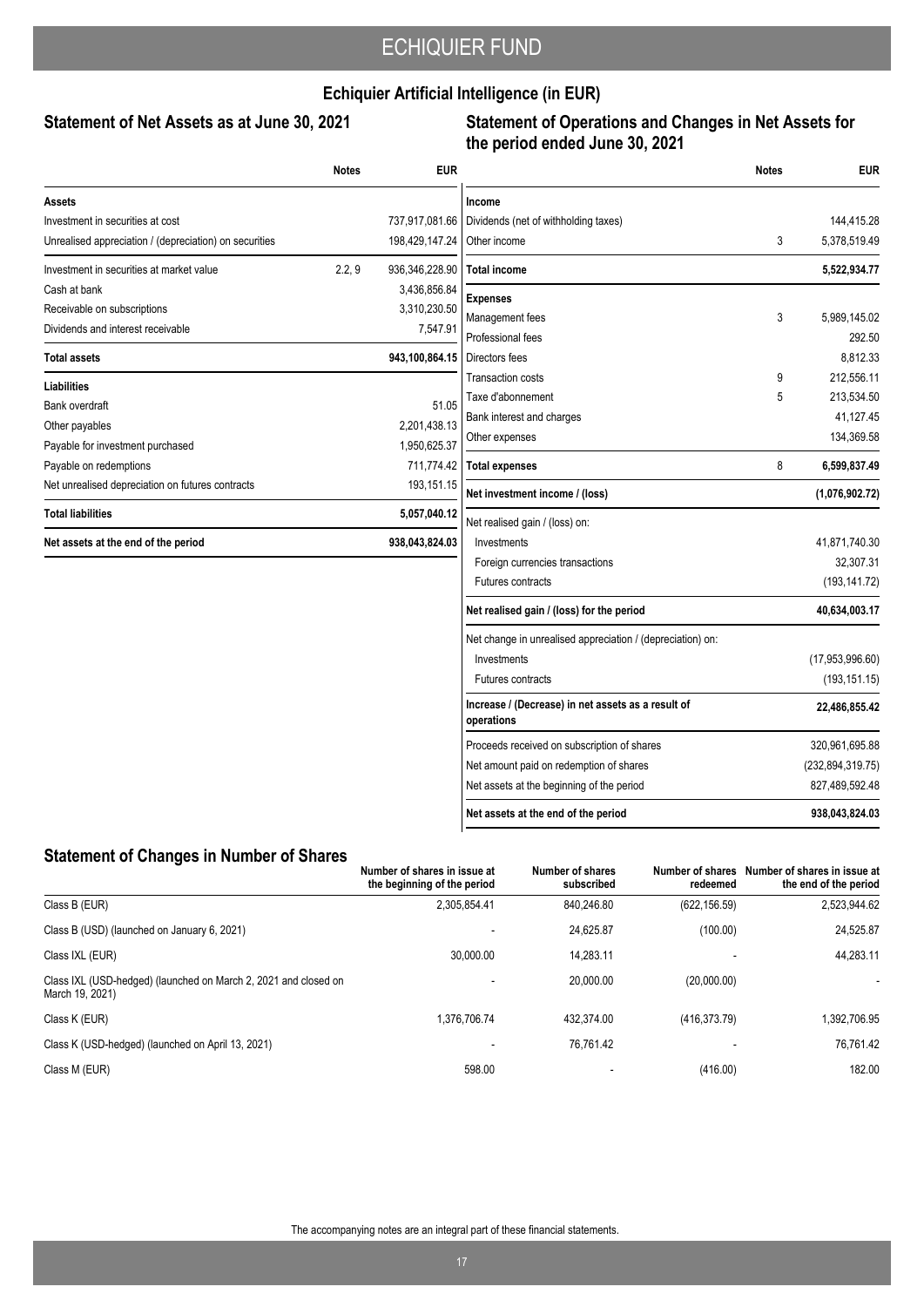# **Echiquier Artificial Intelligence (in EUR)**

## **Securities Portfolio as at June 30, 2021**

| Quantity/<br><b>Nominal</b> | <b>Name</b>                                                             | Currency                 | Market value<br>in EUR         | <b>NA</b>    |  |  |  |  |  |  |
|-----------------------------|-------------------------------------------------------------------------|--------------------------|--------------------------------|--------------|--|--|--|--|--|--|
|                             |                                                                         |                          |                                |              |  |  |  |  |  |  |
|                             | Transferable securities admitted to an official exchange listing        |                          |                                |              |  |  |  |  |  |  |
|                             | <b>Shares</b>                                                           |                          |                                |              |  |  |  |  |  |  |
|                             | <b>Computer software</b>                                                |                          |                                |              |  |  |  |  |  |  |
|                             | 589,000.00 ALTERYX INC - CLASS A<br>498,000.00 CLOUDFLARE INC - CLASS A | USD<br>USD               | 42,734,294.87<br>44,457,085.02 | 4.56<br>4.74 |  |  |  |  |  |  |
|                             | 326,000.00 C3.AI INC-A                                                  | USD                      | 17,193,640.35                  | 1.83         |  |  |  |  |  |  |
|                             | 336,000.00 DATADOG INC - CLASS A                                        | USD                      | 29,496,356.28                  | 3.14         |  |  |  |  |  |  |
|                             | 110,600.00 MICROSOFT CORP                                               | USD                      | 25,271,204.45                  | 2.69         |  |  |  |  |  |  |
|                             | 116,900.00 MONGODB INC<br>1,458,826.00 ONECONNECT FINANCIAL TECHNO      | USD<br>USD               | 35,645,823.21<br>14,790,054.42 | 3.80<br>1.58 |  |  |  |  |  |  |
|                             | 1,962,000.00 PALANTIR TECHNOLOGIES INC-A                                | USD                      | 43,622,064.78                  | 4.65         |  |  |  |  |  |  |
|                             | 105,000.00 SERVICENOW INC                                               | USD                      | 48,669,660.93                  | 5.19         |  |  |  |  |  |  |
|                             | 189,900.00 SNOWFLAKE INC-CLASS A<br>151,300.00 TWILIO INC - A           | USD<br>USD               | 38,729,605.26<br>50,300,614.04 | 4.13<br>5.36 |  |  |  |  |  |  |
|                             | 370,000.00 UIPATH INC - CLASS A                                         | <b>USD</b>               | 21,199,477.06                  | 2.26         |  |  |  |  |  |  |
|                             | 213,000.00 UNITY SOFTWARE INC                                           | <b>USD</b>               | 19,731,604.25                  | 2.10         |  |  |  |  |  |  |
|                             | 731,000.00 ZOOMINFO TECHNOLOGIES INC-A                                  | <b>USD</b>               | 32,166,219.64                  | 3.43         |  |  |  |  |  |  |
|                             |                                                                         |                          | 464,007,704.56                 | 49.46        |  |  |  |  |  |  |
|                             | Internet                                                                |                          |                                |              |  |  |  |  |  |  |
|                             | 7,215.00 AMAZON.COM INC                                                 | USD                      | 20,935,184.21                  | 2.23         |  |  |  |  |  |  |
|                             | 108,000.00 MATCH GROUP INC<br>19,200.00 MERCADOLIBRE INC                | <b>USD</b><br>USD        | 14,688,765.18<br>25,227,368.42 | 1.57<br>2.69 |  |  |  |  |  |  |
|                             | 37,000.00 NETFLIX INC                                                   | USD                      | 16,484,286.44                  | 1.76         |  |  |  |  |  |  |
| 192,700.00 OKTA INC         |                                                                         | <b>USD</b>               | 39,768,755.06                  | 4.23         |  |  |  |  |  |  |
|                             | 155,000.00 PINDUODUO INC-ADR                                            | USD                      | 16,606,022.27                  | 1.77         |  |  |  |  |  |  |
|                             | 21,900.00 SHOPIFY INC - CLASS A<br>91,221.00 ZILLOW GROUP INC - A       | <b>USD</b><br><b>USD</b> | 26,986,725.71<br>9,427,554.93  | 2.87<br>1.01 |  |  |  |  |  |  |
|                             |                                                                         |                          | 170,124,662.22                 | 18.13        |  |  |  |  |  |  |
|                             | <b>Office &amp; Business equipment</b>                                  |                          |                                |              |  |  |  |  |  |  |
|                             | 176,000.00 CROWDSTRIKE HOLDINGS INC - A                                 | <b>USD</b>               | 37,306,477.73                  | 3.98         |  |  |  |  |  |  |
|                             | 237,300.00 ZSCALER INC                                                  | <b>USD</b>               | 43,244,802.63                  | 4.61         |  |  |  |  |  |  |
|                             |                                                                         |                          | 80,551,280.36                  | 8.59         |  |  |  |  |  |  |
|                             | <b>Diversified services</b>                                             |                          |                                |              |  |  |  |  |  |  |
|                             | 318,000.00 AFFIRM HOLDINGS INC                                          | <b>USD</b>               | 18,064,524.29                  | 1.93         |  |  |  |  |  |  |
|                             | 385,000.00 AFTERPAY LTD                                                 | AUD                      | 28,804,980.28                  | 3.07         |  |  |  |  |  |  |
|                             | 380,000.00 STONECO LTD-A                                                | <b>USD</b>               | 21,493,589.74                  | 2.29<br>7.29 |  |  |  |  |  |  |
|                             |                                                                         |                          | 68,363,094.31                  |              |  |  |  |  |  |  |
|                             | <b>Electric &amp; Electronic</b><br>75,400.00 NVIDIA CORP               | <b>USD</b>               |                                | 5.42         |  |  |  |  |  |  |
|                             |                                                                         |                          | 50,883,552.63<br>50,883,552.63 | 5.42         |  |  |  |  |  |  |
|                             |                                                                         |                          |                                |              |  |  |  |  |  |  |
|                             | Insurance<br>349,500.00 LEMONADE INC                                    | <b>USD</b>               | 32,252,694.84                  | 3.44         |  |  |  |  |  |  |
|                             |                                                                         |                          | 32,252,694.84                  | 3.44         |  |  |  |  |  |  |
|                             | <b>Distribution &amp; Wholesale</b>                                     |                          |                                |              |  |  |  |  |  |  |
|                             | 1,726,000.00 PING AN HEALTHCARE AND TECHN                               | HKD                      | 18,126,392.84                  | 1.93         |  |  |  |  |  |  |
|                             |                                                                         |                          | 18,126,392.84                  | 1.93         |  |  |  |  |  |  |
|                             | Auto Parts & Equipment                                                  |                          |                                |              |  |  |  |  |  |  |
|                             | 41,800.00 KEYENCE CORP                                                  | JPY                      | 17,810,821.49                  | 1.90         |  |  |  |  |  |  |
|                             |                                                                         |                          | 17,810,821.49                  | 1.90         |  |  |  |  |  |  |
|                             | Telecommunication                                                       |                          |                                |              |  |  |  |  |  |  |
|                             | 239,000.00 GDS HOLDINGS LTD - ADR                                       | <b>USD</b>               | 15,822,461.20                  | 1.69         |  |  |  |  |  |  |
|                             |                                                                         |                          | 15,822,461.20                  | 1.69         |  |  |  |  |  |  |
|                             | <b>Cosmetics</b>                                                        |                          |                                |              |  |  |  |  |  |  |
|                             | 12,900.00 INTUITIVE SURGICAL INC                                        | <b>USD</b>               | 10,006,204.45                  | 1.07         |  |  |  |  |  |  |
|                             |                                                                         |                          | 10,006,204.45                  | 1.07         |  |  |  |  |  |  |
|                             | <b>Financial services</b>                                               |                          |                                |              |  |  |  |  |  |  |
|                             | 400,000.00 DEE TECH SA-CLASS B                                          | <b>EUR</b>               | 3,996,000.00                   | 0.43         |  |  |  |  |  |  |
|                             |                                                                         |                          | 3,996,000.00                   | 0.43         |  |  |  |  |  |  |
|                             |                                                                         |                          | 931,944,868.90                 | 99.35        |  |  |  |  |  |  |
|                             |                                                                         |                          |                                |              |  |  |  |  |  |  |

| <b>Total securities portfolio</b> |                                                            |            | 936,346,228.90      | 99.82      |
|-----------------------------------|------------------------------------------------------------|------------|---------------------|------------|
|                                   |                                                            |            | 0.00                | 0.00       |
|                                   |                                                            |            | 0.00                | 0.00       |
|                                   | 400,000.00 DEE TECH SA CW 23/06/2023 DEE TECH<br><b>SA</b> | <b>EUR</b> | 0.00                | 0.00       |
|                                   | <b>Financial services</b>                                  |            |                     |            |
|                                   | <b>Warrants</b>                                            |            |                     |            |
|                                   |                                                            |            | 4,401,360.00        | 0.47       |
|                                   |                                                            |            | 4,401,360.00        | 0.47       |
|                                   | 4,000.00 ECHIQUIER SPACE-K                                 | <b>EUR</b> | 4,401,360.00        | 0.47       |
|                                   | <b>Open-ended Funds</b>                                    |            |                     |            |
|                                   | Undertakings for collective investment                     |            |                     |            |
| <b>Nominal</b>                    |                                                            |            | in EUR              | <b>NAV</b> |
| <b>Quantity/</b>                  | <b>Name</b>                                                | Currency   | <b>Market value</b> | %          |

## **Financial derivative instruments as at June 30, 2021**

| <b>Quantity</b>      | <b>Name</b>                  | Currency       | <b>Commitment</b><br>in EUR | <b>Unrealised</b><br>appreciation /<br>(depreciation)<br>in EUR |
|----------------------|------------------------------|----------------|-----------------------------|-----------------------------------------------------------------|
|                      |                              | <b>Futures</b> |                             |                                                                 |
| 13/09/2021           | 58.00 EURO FX CURR FUT (CME) | <b>USD</b>     | 7.255.503.54                | (193, 151.15)                                                   |
|                      |                              |                |                             | (193, 151.15)                                                   |
| <b>Total Futures</b> |                              |                |                             | (193, 151.15)                                                   |

# **Summary of net assets**

|                                        |                | <b>NAV</b> |
|----------------------------------------|----------------|------------|
| Total securities portfolio             | 936,346,228.90 | 99.82      |
| Total financial derivative instruments | (193, 151.15)  | (0.02)     |
| Cash at bank                           | 3.436.805.79   | 0.37       |
| Other assets and liabilities           | (1,546,059.51) | (0.17)     |
| Total net assets                       | 938.043.824.03 | 100.00     |

**%**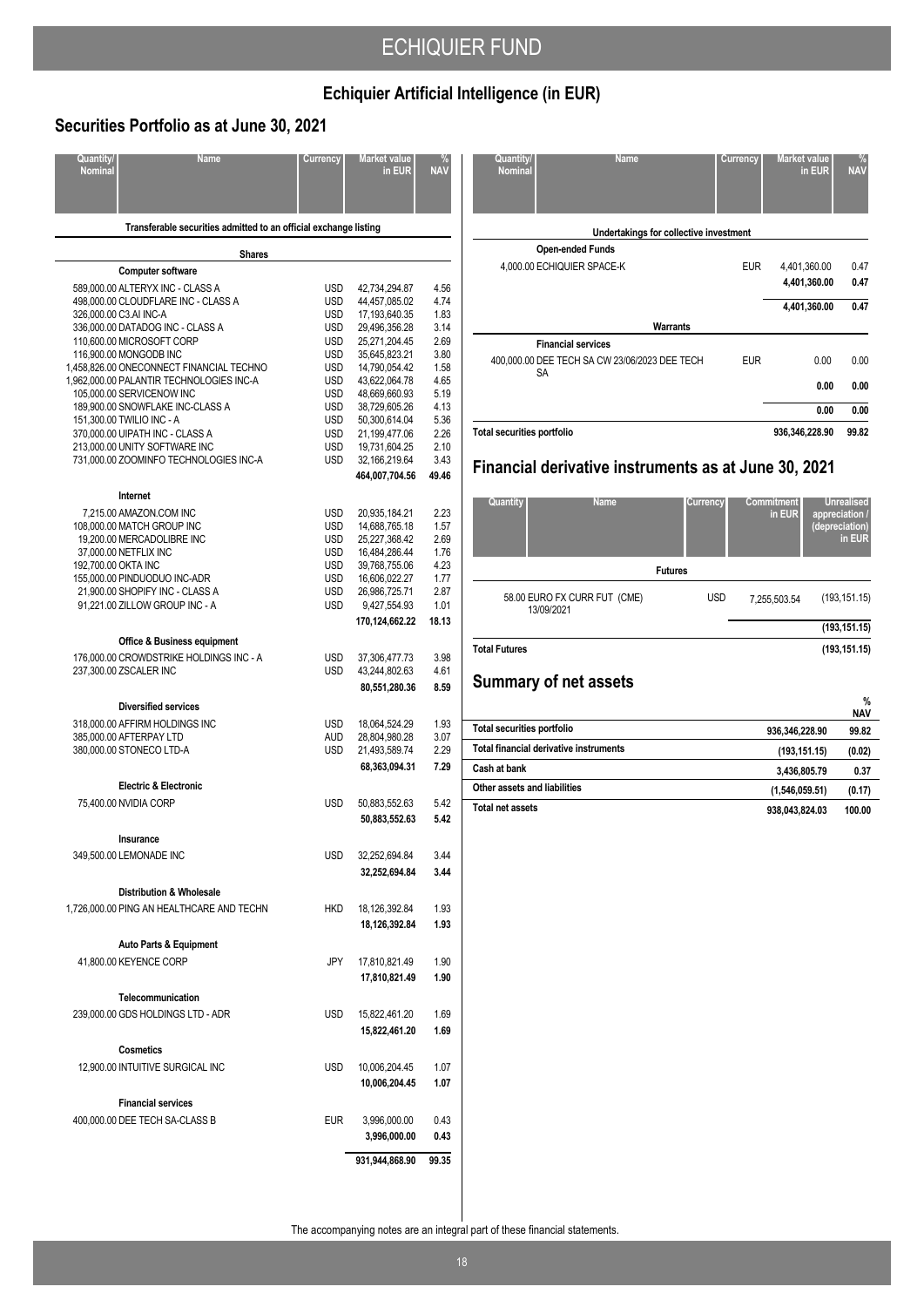### **Notes to the Financial Statements as at June 30, 2021**

#### **Note 1 - General information**

ECHIQUIER FUND (the "SICAV" or the "Company") is an Investment Company with Variable Capital incorporated on October 8, 2013 (date of incorporation) for an unlimited period as a *société anonyme* under Luxembourg law in accordance with the amended Law of August 10, 1915 on commercial companies as well as Part I of the Law of December 17, 2010, as amended, relating to Undertakings for Collective Investment.

The Company's Articles of Association were published in the "*Mémorial, Recueil des Sociétés et Associations"* (Gazette) on October 18, 2013.

The Company is registered in the Luxembourg Trade and Companies Registry under n° B 180 751.

All or part of the Sub-Funds of the Company may adopt a feeder investment policy in compliance with the provisions of the Investment Fund Law, with a view to invest at all times at least 85% of its assets in shares of a master UCITS.

All or part of the Sub-Funds of the Company may be feeder UCITS of funds which qualifies as master UCITS (the "Master Fund") as defined in the Investment Fund Law (these Sub-Funds will be referred hereunder as "Feeder Sub-Fund(s)"). In compliance with the relevant provisions of the Investment Fund Law, a Feeder Sub-Fund will at all times invest at least 85% of its assets in shares of a Master Fund. Any Feeder Sub-Fund may hold up to 15% of its assets in ancillary liquid assets, including cash, cash equivalents and short term bank deposits in accordance with the provisions of Article 41 (2) of the Investment Fund Law.

As at June 30, 2021, six Sub-Funds are active.

- Echiquier Agenor SRI Mid Cap Europe Fund
- Echiquier Arty SRI Fund\*
- Echiquier World Equity Growth Fund
- Echiquier Major SRI Growth Europe Fund
- Echiquier Entrepreneurs Small Cap Europe
- Echiquier Artificial Intelligence

\* This Sub-Fund has changed name from Echiquier Arty Fund on March 10, 2021.

And the following share classes:

| <b>Classes</b>          | Income policy | Currency   | <b>Investors</b>                                     |
|-------------------------|---------------|------------|------------------------------------------------------|
| Class A (EUR)           | Accumulation  | <b>EUR</b> | All investors                                        |
| Class B (EUR)           | Accumulation  | <b>EUR</b> | All investors                                        |
| Class B (USD)           | Accumulation  | USD        | All investors                                        |
| Class D (EUR)           | Income        | <b>EUR</b> | All investors                                        |
| Class G (EUR)           | Accumulation  | <b>EUR</b> | Dedicated to marketing by financial intermediaries   |
| Class I (EUR)           | Accumulation  | <b>EUR</b> | Institutional investors                              |
| Class IXL (EUR)         | Accumulation  | <b>EUR</b> | Institutional investors                              |
| Class IXL (USD-hedged)* | Accumulation  | <b>EUR</b> | Institutional investors                              |
| Class K (EUR)           | Accumulation  | <b>EUR</b> | Institutional investors and financial intermediaries |
| Class K (USD-hedged)*   | Accumulation  | <b>EUR</b> | Institutional investors and financial intermediaries |
| Class M (EUR)           | Accumulation  | <b>EUR</b> | All investors                                        |

\* The share classes IXL (USD-hedged) and K (USD-hedged) are hedged only against the investment positions in USD of their underlying portfolio.

The main objective of the Company is to provide a range of Sub-Funds (hereinafter referred to individually as "Sub-Fund" and collectively as the "Sub-Funds") combined with active professional management to diversify investment risk and satisfy the needs of investors seeking income, capital conservation and longer term capital growth.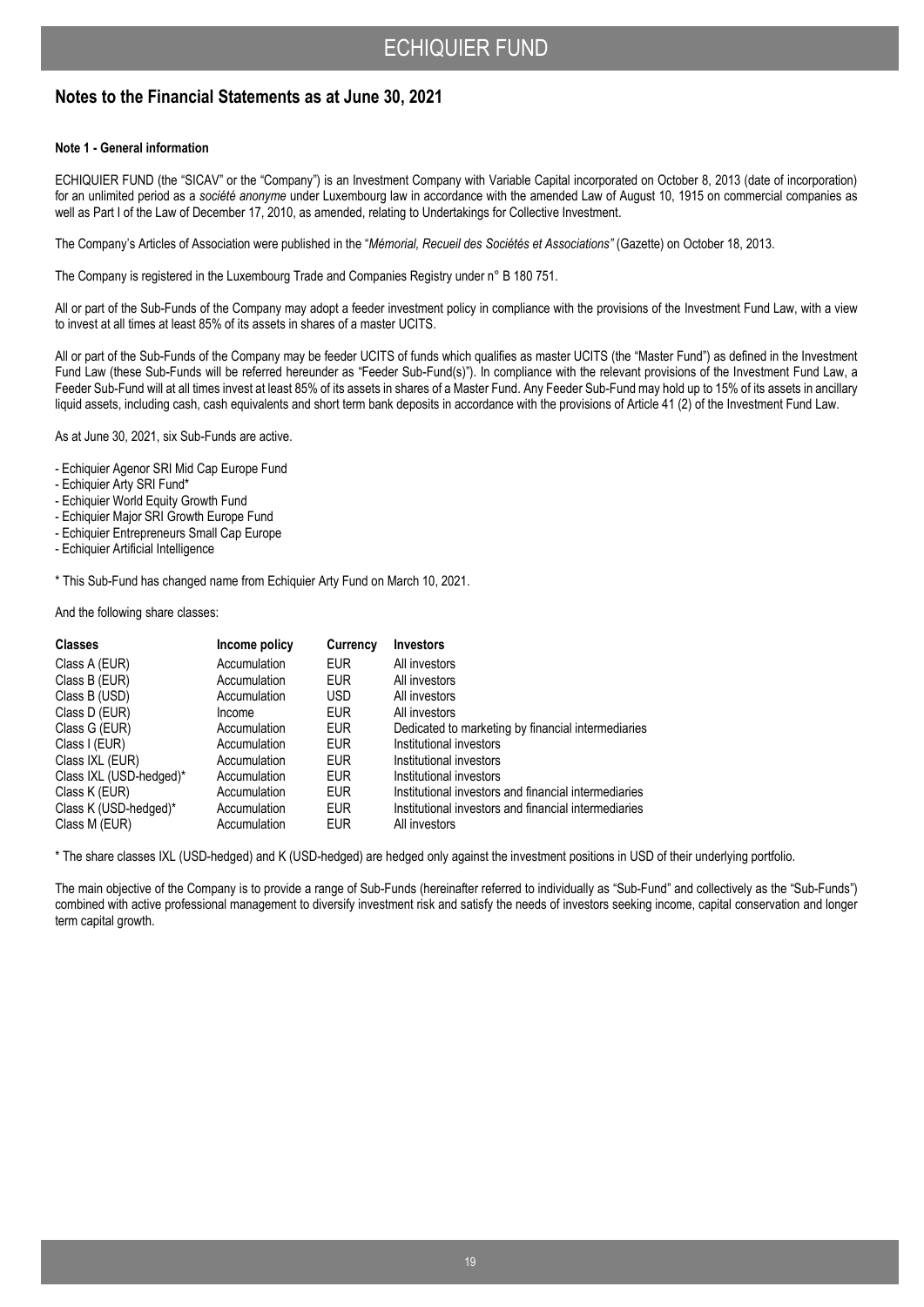## **Notes to the Financial Statements as at June 30, 2021 (continued)**

#### **Note 2 - Principal accounting methods**

The financial statements of the Company have been prepared on a going concern basis.

#### **2.1 Conversion of foreign currencies**

The combined financial statements are expressed in Euro (EUR) by converting the financial statements of the Sub-Funds denominated in currencies other than Euro (EUR) at the rate of exchange prevailing at the end of the period.

The accounts of each Sub-Fund are kept in the currency of its net asset value and the financial statements are expressed in the same currency.

The acquisition cost of securities purchased in a currency other than that of the Sub-Fund is converted into the currency of the Sub-Fund on the basis of the exchange rates prevailing on the date on which the securities are acquired.

Income and expenses denominated in a currency other than that of the Sub-Fund are converted into the currency of the Sub-Fund on the basis of the exchange rates prevailing on the transaction date.

Foreign exchange gains and losses resulting from this conversion are recorded in the Statement of Operations and Changes in Net Assets.

#### **2.2 Valuation of investments**

1. Transferable securities and money market instruments admitted to official listing on a stock exchange or dealt with in on another market in an OECD member country which is regulated, operates regularly and is recognized and open to the public provided, are valued on the basis of the last known price. If the same security is quoted on different markets, the quotation of the main market for this security will be used. If there is no relevant quotation or if the quotations are not representative of the fair value, the evaluation will be done in good faith by the Board of Directors of the Company or its delegate with a view to establish the probable sales price for such securities;

2. Non-listed securities are valued on the basis of their probable sales price as determined in good faith by the Board of Directors of the Company or its delegate;

3. Shares or units of UCITS (including any Master Fund) or other UCIs are valued at the latest available net asset value per share;

- 4. Liquid assets are valued at their nominal value plus accrued interest;
- 5. Derivatives are valued at market value;

6. The Board of Directors of the Company may adjust the value of any investment if having regard to its currency, marketability, applicable interest rates, anticipated rates of dividend, maturity, liquidity or any other relevant considerations, it considers that such adjustment is required to reflect the fair value thereof;

7. If the Board of Directors of the Company deems it necessary, a specific investment may be valued under an alternative method of valuation chosen by the Board of Directors of the Company;

8. Financial derivative instruments, including equivalent cash-settled instruments, dealt in on a regulated market, and/or financial derivative instruments dealt in over-the-counter ("OTC derivatives").

#### **2.3 Expenses**

The Company may bear the following expenses, at the Board of Directors discretion:

- all fees to be paid to the Management Company, the Central Administration, the Investment Manager(s) (if any), the Investment Advisor(s) (if any), the Depositary Bank and any other agents that may be employed from time to time;
- all taxes which may be payable on the assets, income and expenses chargeable to the Company;
- standard brokerage and bank charges incurred on the Company's business transactions;
- all fees due to the Auditor and the Legal Advisors;
- all expenses connected with publications and supply of information to shareholders, in particular and where applicable, the cost of drafting, printing, translating and distributing the annual and semi-annual reports, as well as any prospectuses and key investor information documents;
- all expenses involved in registering and maintaining the Company registered with all governmental agencies and stock exchanges;
- the remuneration of the Directors, the insurance of Directors if any, and their reasonable out-of-pocket expenses;
- all other fees and expenses incurred in connection with its operation, administration, management and distribution.

All recurring expenses will be charged first against current income, then should this not be sufficient, against realised capital gains, and, if need be, against assets.

Each Sub-Fund shall amortise its own expenses of establishment over a period of five years as of the date of its creation. The expenses of first establishment will be exclusively charged to the Sub-Funds opened at the incorporation of the Company and shall be amortised over a period not exceeding five years.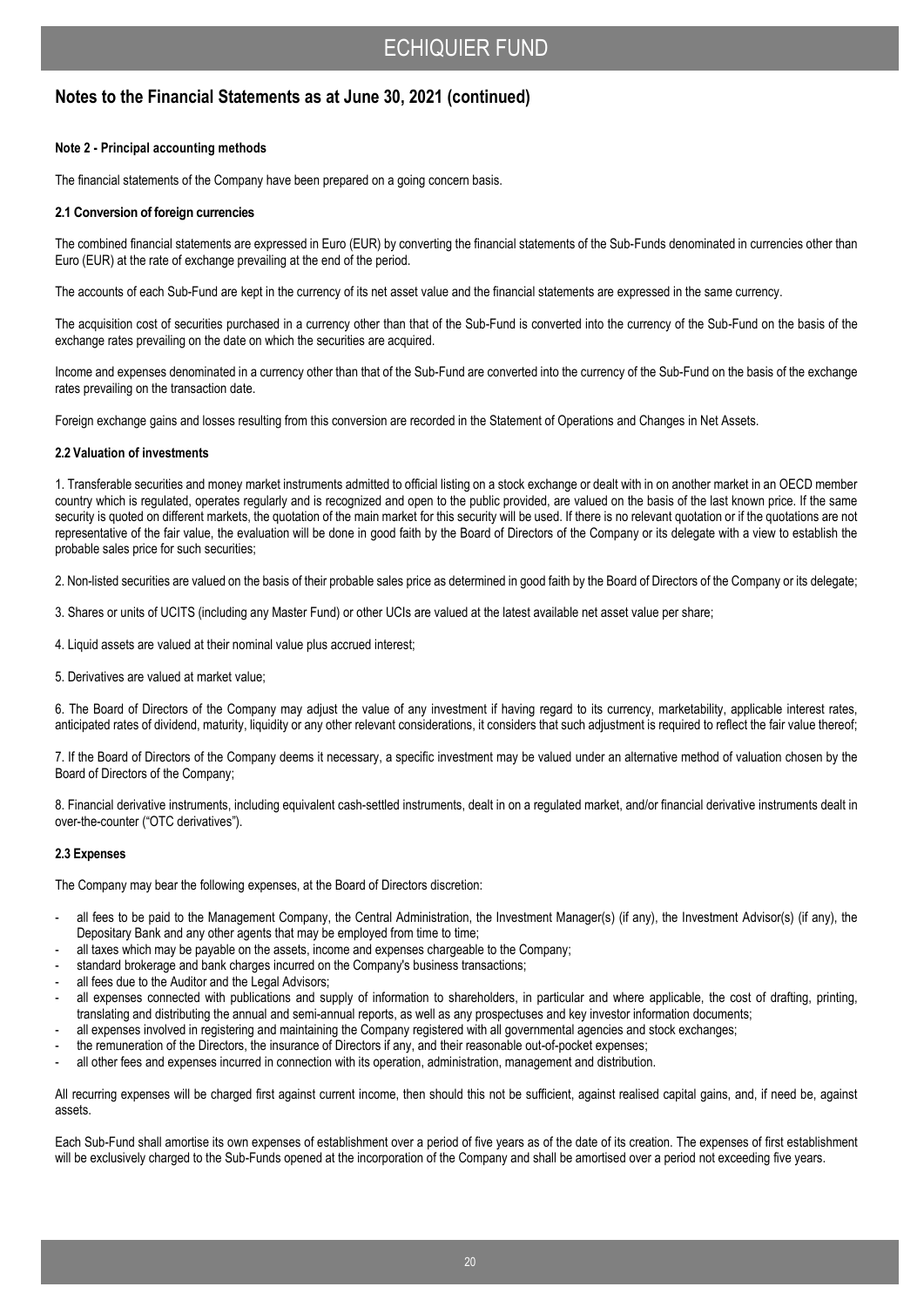## **Notes to the Financial Statements as at June 30, 2021 (continued)**

#### **Note 2 - Principal accounting methods (continued)**

#### **2.3 Expenses (continued)**

Any costs, which are not attributable to a specific Sub-Fund, incurred by the Company will be charged to all Sub-Funds in proportion to their average Net Asset Value. Each Sub-Fund will be charged with all costs or expenses directly attributable to it.

The different Sub-Funds of the Company have a common generic denomination and one or several investment advisors and/or investment managers. The Board of Directors of the Company determines their investment policy and its application to the different Sub-Funds in question. Under Luxembourg law, the Company including all its Sub-Funds is regarded as a single legal entity. However, pursuant to article 181 of the Investment Fund Law, as amended, each Sub-Fund shall be liable for its own debts and obligations. In addition, each Sub-Fund will be deemed to be a separate entity having its own contributions, capital gains, losses, charges and expenses.

The Company is required to indemnify, out of its assets only, officers, employees and agents of the Company, if any, and the Board of Directors for any claims, damages and liabilities to which they may become subject because of their status as managers, officers, employees, agents of the Company or Board of Directors, or by reason of any actions taken or omitted to be taken by them in connection with the Company, except to the extent caused by their gross negligence, fraud or willful misconduct or their material breach of the provisions of the Prospectus.

As at June 30, 2021, for feeder funds, all expenses are supported by the Management Company except for Management fees, transaction costs, bank interest and charges, professional, printing, publication fees, liquidation fees, director fees and taxe d'abonnement.

#### **2.4 Financial derivative instruments**

If case of use of total return swaps or other financial derivative instruments with the same characteristics, the Company will insert in its Prospectus the following:

- information on the underlying strategy and composition of the investment portfolio or index;
- information on the counterparty(ies) of the transactions;
- a description of the risk of counterparty default and the effect on investor returns;
- the extent to which the counterparty assumes any discretion over the composition or management of the Company's investment portfolio or over the underlying of the financial derivative instruments, and whether the approval of the counterparty is required in relation to any Company investment portfolio transaction; and
- the identification of the counterparty being considered as an Investment Manager.

#### **2.5 Income**

Dividends, net of withholdings taxes, are recognized as income on the ex-dividend date.

#### **Note 3 - Management Company fees and performance fees**

In consideration of its investment management, administration and distribution services, the Management Company is entitled to receive management, distribution and performance fees. The Management fees correspond to a rate per annum of the average NAV of each active share class of each Sub-Fund as indicated below:

| Sub-Funds                                                      | <b>Classes</b> | <b>Management fee</b><br>Feeder                  | <b>Management fee</b><br><b>Master Fund</b>      | Rebate by the<br><b>Management</b><br>Company <sup>(1)</sup> | <b>Performance Fee</b>       |
|----------------------------------------------------------------|----------------|--------------------------------------------------|--------------------------------------------------|--------------------------------------------------------------|------------------------------|
| Echiquier Agenor SRI Mid Cap Europe Fund                       | Κ              | Max 1.00%                                        | N/A                                              | N/A                                                          | None                         |
| (EUR, USD, CHF, GBP)                                           | B              | Max 1.75%                                        | N/A                                              | N/A                                                          | None                         |
| Echiquier Arty SRI Fund<br>(EUR, USD, CHF, GBP) <sup>(2)</sup> | Α<br>D<br>G    | Max 1.50%<br>Max 0.90%<br>Max 1.50%<br>Max 1.10% | Max 1.50%<br>Max 1.50%<br>Max 1.50%<br>Max 1.10% | Min 95%<br>Min 95%<br>Min 95%<br>Min 95%                     | None<br>None<br>None<br>None |
| Echiquier World Equity Growth Fund                             | Κ              | Max 1.00%                                        | N/A                                              | N/A                                                          | None                         |
| (EUR, USD, CHF, GBP)                                           | B              | Max 1.75%                                        | N/A                                              | N/A                                                          | None                         |
| Echiquier Major SRI Growth Europe Fund                         | B              | Max 1.75%                                        | N/A                                              | N/A                                                          | None                         |
| (EUR, USD, CHF, GBP)                                           | Κ              | Max 1.00%                                        | N/A                                              | N/A                                                          | None                         |

See footnote on next page.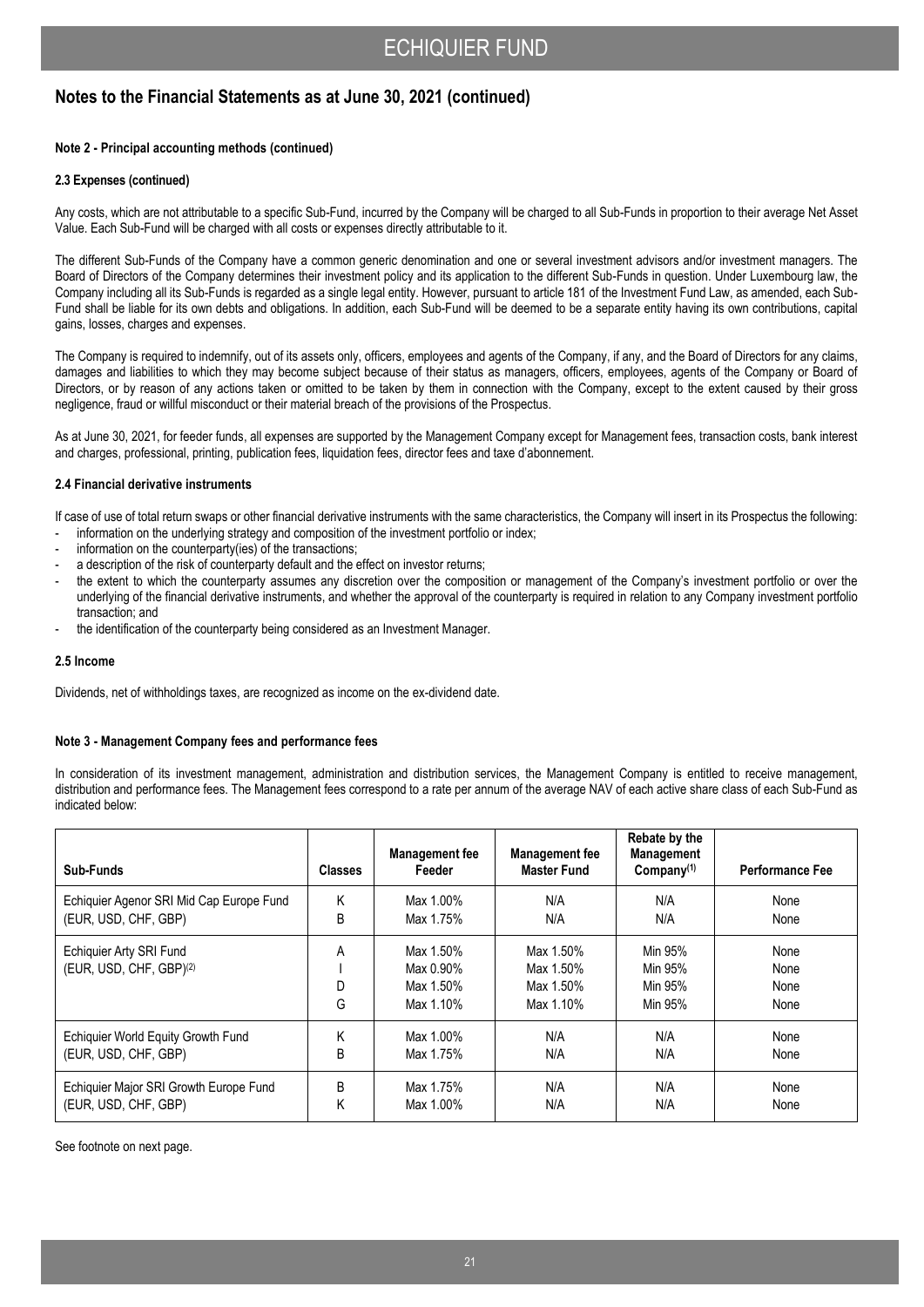## **Notes to the Financial Statements as at June 30, 2021 (continued)**

**Note 3 - Management Company fees and performance fees (continued)**

| Sub-Funds                                    | <b>Classes</b>                | <b>Management fee</b><br>Feeder | <b>Management fee</b><br><b>Master Fund</b> | Rebate by the<br>Management<br>Company $(1)$ | <b>Performance Fee</b>                                                           |
|----------------------------------------------|-------------------------------|---------------------------------|---------------------------------------------|----------------------------------------------|----------------------------------------------------------------------------------|
| Echiquier Entrepreneurs Small Cap Europe     | G                             | Max 1.35%                       | Max 2.392%                                  | Min 95%                                      | None                                                                             |
| (EUR, USD, CHF, GBP)                         | Α                             | Max 2.392%                      | Max 2.392%                                  | Min 95%                                      | None                                                                             |
| Echiquier Artificial Intelligence (EUR, USD) | $K^{(3)}$<br>B <sup>(4)</sup> | Max 1.00%<br>1.65%              | N/A<br>N/A                                  | N/A<br>N/A                                   | None<br>15% of the performance<br>above the index of<br>reference <sup>(6)</sup> |
|                                              | M                             | Max 0.50%                       | N/A                                         | N/A                                          | None                                                                             |
|                                              | IXL <sup>(5)</sup>            | Max 0.70%                       | N/A                                         | N/A                                          | None                                                                             |

These fees shall be calculated based on the net asset value of the Sub-Funds and shall be paid quarterly in arrears.

(1) All or a portion of management fees charged at the level of the Master Fund are rebated to the Feeder Sub-Fund by the Management Company and the management fee payable by the Sub-Fund for each Class offered is set at such rates so as to ensure that, for any given Class, the aggregate amount of the management fee for that Class and the management fee payable at the level of the Master Fund for the Class in which the Sub-Fund invests corresponds to the management fee that would have been paid by an investor investing directly in that same share Class of the Master Fund. Rebates on the management fees of the Master funds are presented under the caption "Other income".

(2) This Sub-Fund has changed name from Echiquier Arty Fund on March 10, 2021.

(3) Class K (USD-hedged) Share launched on April 13, 2021.

(4) Class B (USD) Share launched on January 6, 2021.

(5) Class IXL (USD-hedged) Share launched on March 2, 2021 and closed on March 19, 2021.

(6) The provision for performance fees is adjusted at each Valuation Date, on the basis of 15% of the outperformance of the Sub-Fund compared to index of reference. In the event of underperformance of the Sub-Fund in relation to the index of reference, this provision is readjusted by means of the offset of the performance fee's accruals, such offsets being limited to the accrual amount during the reference period. The calculation of the outperformance will be carried out for the first time as from August 1st, 2020. The reference period for the calculation of the performance fee runs from August 1st to July, 31. Performance fees are charged only if the net asset value at the end of the reference period is higher than the net asset value at the beginning of the reference period. In the event of redemption of Shares, the performance fee's accruals related to these redeemed Shares are crystallised and payable immediately to the Management Company. In the event of subscriptions of Shares, the past performance fee for the relevant period will be accrued (where applicable) in the NAV per Share that will be used to execute these subscriptions.

#### **Note 4 - Depositary fees and Administration fees**

In consideration of its services as Depositary Bank, BNP Paribas Securities Services - Luxembourg Branch will receive a depositary and administrative fee as follows.

| Daily NAV - Fees intended for funds issuing one Class of shares |                   |
|-----------------------------------------------------------------|-------------------|
| EUR 12,000 per annum for each Sub-Fund                          |                   |
| Fees will increase by                                           |                   |
| Additional share class (from the second)                        | EUR 200 per month |
| Hedge share class                                               | EUR 400 per month |

For the preparation of the annual and semi-annual reports for the Sub-Fund in the language of the Prospectus, EUR 500 per annum and per Sub-Fund subject to a minimum of EUR 5,000 per SICAV (umbrella) is charged.

These fees will be at the charge of the Management Company until the Board of Directors of the Company decides otherwise.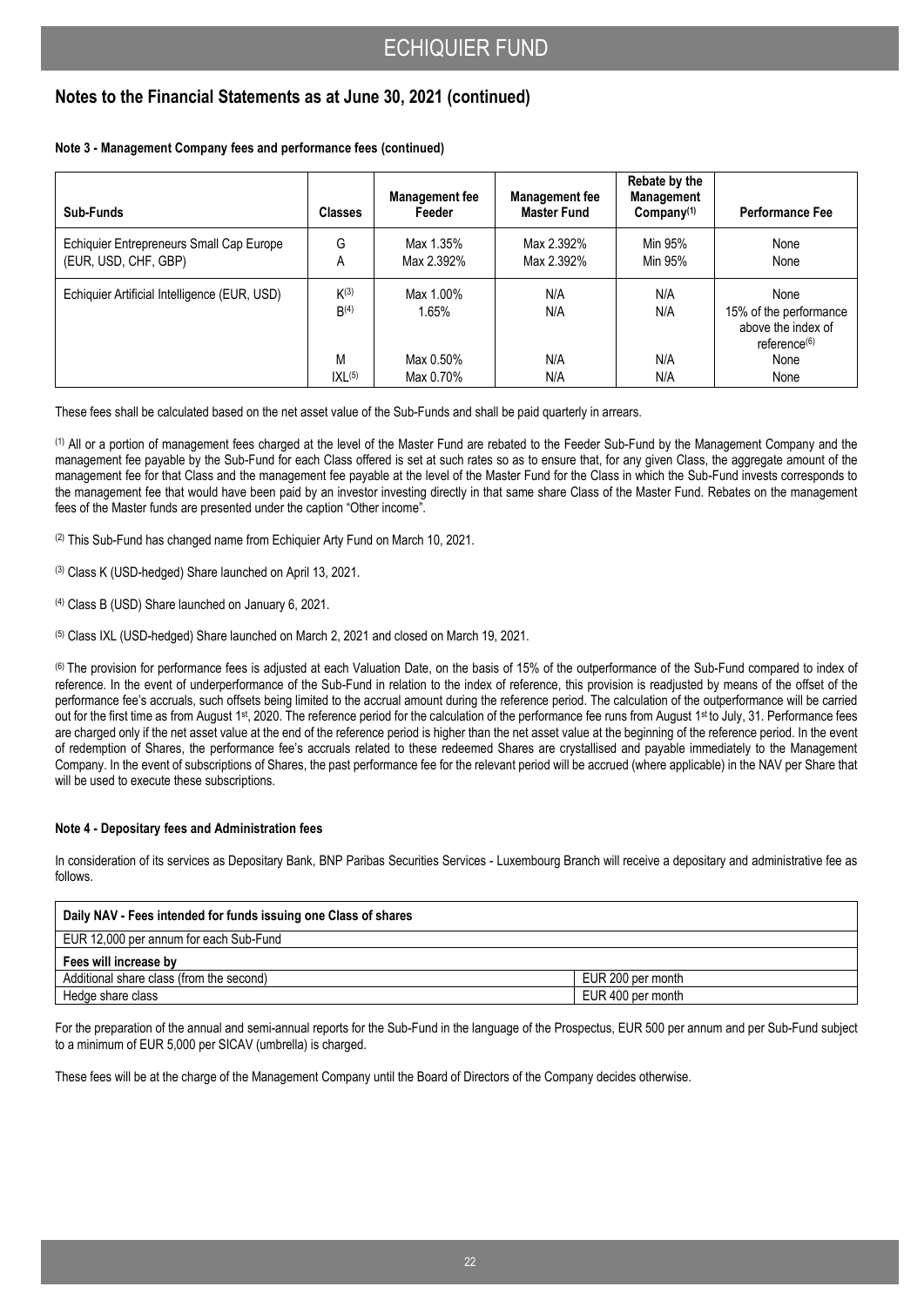## **Notes to the Financial Statements as at June 30, 2021 (continued)**

#### **Note 5 - Taxation**

The Company is subject to the Luxembourg tax laws.

Under Luxembourg law, there are currently no Luxembourg taxes on income, withholding or capital gains by the Company. The Company is, however, subject to a *taxe d'abonnement* of 0.05% per annum, calculated and payable quarterly, on the aggregate Net Asset Value of the outstanding shares of the Company at the end of each quarter. This annual tax is however reduced to 0.01% on the aggregate Net Asset Value of the shares dedicated to institutional investors.

#### **Note 6 - Exchange rates as at June 30, 2021**

The reference currency of the SICAV is EUR (Euro).

|         | 1 EUR =                                                                                                                                                                                            | 131.590000 JPY (Japanese Yen)   |
|---------|----------------------------------------------------------------------------------------------------------------------------------------------------------------------------------------------------|---------------------------------|
|         | 1 EUR =                                                                                                                                                                                            | 23.608400 MXN (Mexican Peso)    |
|         | 1 EUR =                                                                                                                                                                                            | 10.203600 NOK Norwegian Krone   |
|         | 1 EUR =                                                                                                                                                                                            | 10.140600 SEK (Swedish Krona)   |
|         | 1 EUR =                                                                                                                                                                                            | 1.593900 SGD (Singapore Dollar) |
|         | 1 EUR =                                                                                                                                                                                            | 1.185600 USD (US Dollar)        |
| 1 EUR = | 1.579430 AUD (Australian Dollar)<br>5.949900 BRL (Brazilian Real)<br>1.096030 CHF (Swiss Franc)<br>7.436100 DKK (Danish Krone)<br>0.858170 GBP (Pound Sterling)<br>9.207800 HKD (Hong Kong Dollar) |                                 |

#### **Note 7 - Changes in the composition of the securities portfolio**

The list of changes in the composition of the portfolio is available to shareholders at the office of the Depositary Bank and at the registered office of the SICAV.

#### **Note 8 - Master - Feeder**

| <b>FEEDER FUNDS</b>                      | <b>MASTER FUNDS</b>     |
|------------------------------------------|-------------------------|
| Echiquier Arty SRI Fund*                 | <b>ECHIQUIER ARTY</b>   |
| Echiquier Entrepreneurs Small Cap Europe | ECHIQUIER ENTREPRENEURS |

Policy and objectives of the Master Funds:

- Echiquier Arty is a fund that is looking for short and mid-term performance through an opportunist management on interest rates markets and equity markets.
- Echiquier Entrepreneurs is a dynamic fund that is looking for long term performance through exposition on European equities of small and micro capitalisation.

The legal investment rules applicable to the FCP are those managing the UCITS whose assets represent less than 10% in other UCITS.

The Investment Manager received management fees to a rate per annum of the average NAV of each active share class of each Sub-Fund as indicated below:

| Sub-Funds                                | <b>Classes</b> | <b>Management</b><br>fee Feeder | <b>Management fee</b><br><b>Master Fund</b> | Rebate by the<br><b>Management Company</b> |
|------------------------------------------|----------------|---------------------------------|---------------------------------------------|--------------------------------------------|
| Echiquier Arty SRI Fund                  | А              | Max 1.50%                       | Max 1.50%                                   | Min 95%                                    |
| (EUR, USD, CHF, GBP)*                    |                | Max 0.90%                       | Max 1.50%                                   | Min 95%                                    |
|                                          |                | Max 1.50%                       | Max 1.50%                                   | Min 95%                                    |
|                                          | G              | Max 1.10%                       | Max 1.10%                                   | Min 95%                                    |
| Echiquier Entrepreneurs Small Cap Europe | G              | Max 1.350%                      | Max 2.392%                                  | Min 95%                                    |
| (EUR, USD, CHF, GBP)                     |                | Max 2.392%                      | Max 2.392%                                  | Min 95%                                    |

These fees shall be calculated based on the net asset value of the Sub-Funds and shall be paid quarterly in arrears.

\* This Sub-Fund has changed name from Echiquier Arty Fund on March 10, 2021.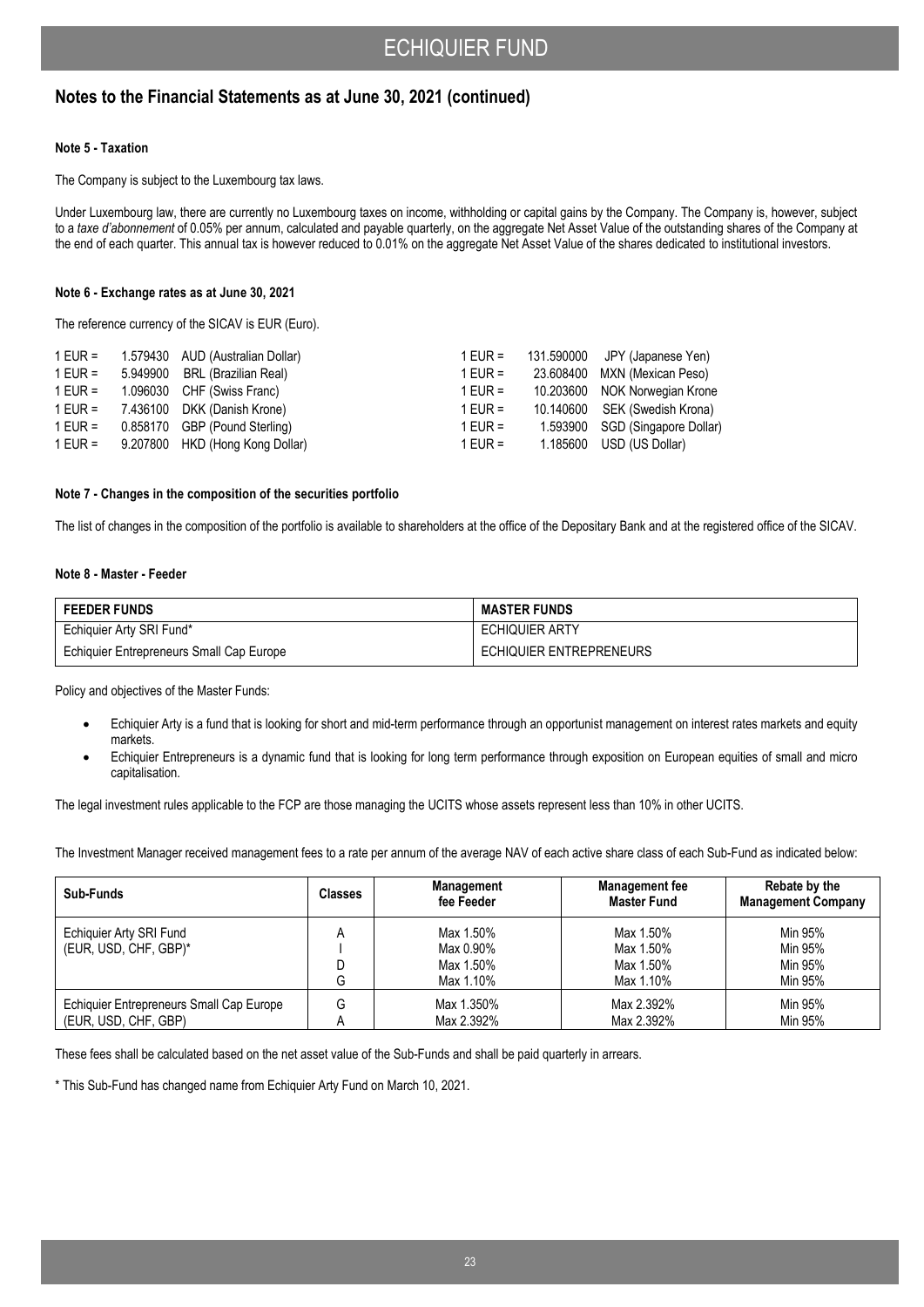## **Notes to the Financial Statements as at June 30, 2021 (continued)**

#### **Note 8 - Master - Feeder (continued)**

Feeder UCITS percentage ownership share of the Master UCITS and total expenses of the Master UCITS aggregated with the total expenses of the Feeder UCITS as at June 30, 2021:

| Sub-Fund                                 | Total expenses<br>Master (in EUR) | <b>Total expenses Feeder</b><br>(in EUR) | Master's NAV<br>(in EUR) | Feeder's<br>investment in<br>Master (in EUR) | % ownership |
|------------------------------------------|-----------------------------------|------------------------------------------|--------------------------|----------------------------------------------|-------------|
| Echiquier Arty SRI Fund*                 | 6.473.341.49                      | 102.790.93                               | 957.237.847.56           | 13,368,557.30                                | 1.397%      |
| Echiquier Entrepreneurs Small Cap Europe | 6,432,093.20                      | 9.482.06                                 | 709.269.399.51           | 1,176,816.37                                 | $0.166\%$   |

\* This Sub-Fund has changed name from Echiquier Arty Fund on March 10, 2021.

The semi-annual and annual statements of the Master Fund are available free of charges at the Management Company's office.

Details on the actual charges and expenses incurred at the level of the Master Fund are available on the website of the Management Company at www.finechiquier.fr/en/. The KIIDs issued for each share Class also contain additional information on ongoing charges incurred by the Company (aggregated with the charges incurred at the level of the Master Fund).

No subscription or redemption fees will be charged to the Sub-Fund when investing in the Master Fund.

#### **Note 9 - Transaction costs**

For the period ended June 30, 2021 the Company incurred transaction costs which have been defined as brokerage fees, any other fees and commissions arising from transactions and certain depositary fees relating to the purchase and sale of transferable securities, money market instruments or other eligible assets. The global amounts of transaction costs are taken into account through the Statement of Operations and Changes in Net Assets. In line with market practices for debt securities, the transaction fees are included in the spreads relating to the purchase and sale of transferable securities or money market instruments.

All these costs are included in the caption "Transaction costs".

#### **Note 10 - Dividends**

During the period ended June 30, 2021 the Sub-Fund Echiquier Arty Fund has distributed a dividend:

| Sub-Fund                               | Ex-date     | Amount per share | Total dividend in EUR |
|----------------------------------------|-------------|------------------|-----------------------|
| Echiquier Arty SRI Fund* Class D (EUR) | May 6, 2021 | 0.17 EUR         | 4.620.93              |

\* This Sub-Fund has changed name from Echiquier Arty Fund on March 10, 2021.

#### **Note 11 - COVID-19**

Beginning in January 2020, global financial markets have experienced and may continue to experience significant volatility resulting from the spread of a novel coronavirus known as COVID-19. The outbreak of COVID-19 has resulted in travel and border restrictions, quarantines, supply chain disruptions, lower consumer demand and general market uncertainly. The effects of COVID -19 have and may continue to adversely affect the global economy, the economies of certain nations and individual issuers, all of which may negatively impact the Fund's performance.

#### **Note 12 - Subsequent Events**

By Extraordinary General Meeting dated July 26, 2021, it is resolved to change the closing date of the financial year from December 31, 2021 to September 30, 2021. In such way, the current financial year started on January 1, 2021 and closes on September 30, 2021. The following financial year will start on October 1, 2021 and will close on September 30, 2022.